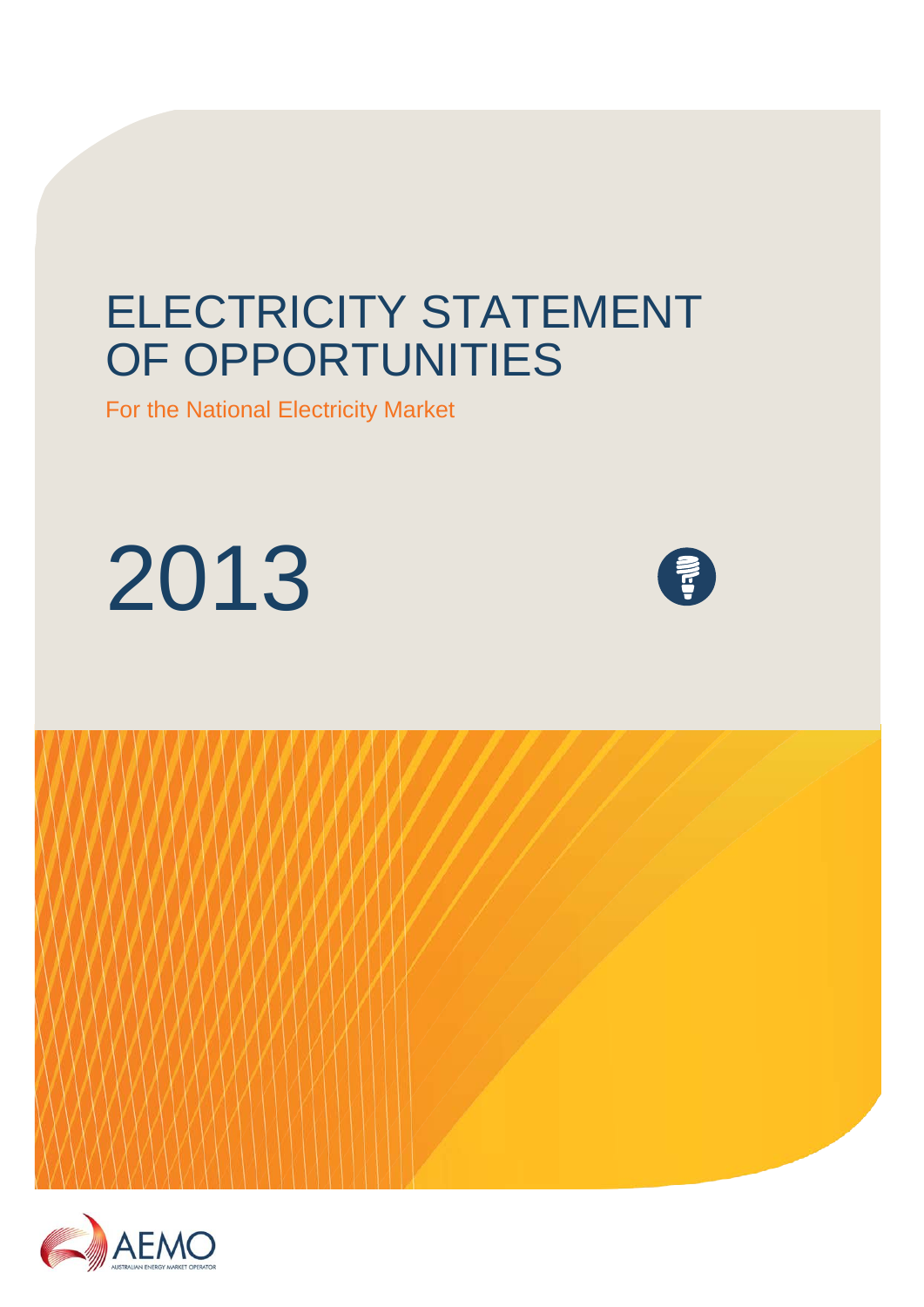#### **Disclaimer**

 $\bullet$ 

Note this document is subject to an important disclaimer which limits and/or excludes AEMO's liability for reliance on the information in it.

Please read the full disclaimer at the end of the document at page D1.

#### **Revision History**

| <b>Number</b>  | Date           | <b>Notes</b>                                                                 |
|----------------|----------------|------------------------------------------------------------------------------|
| 1              | 13 August 2013 | First issue                                                                  |
| $\overline{2}$ | 15 August 2013 | Committed wind generation total corrected on page 5 (848 MW)<br>to 954.4 MW) |

**Published by**

AEMO **Australian Energy Market Operator** ABN 94 072 010 327

Copyright © 2013 AEMO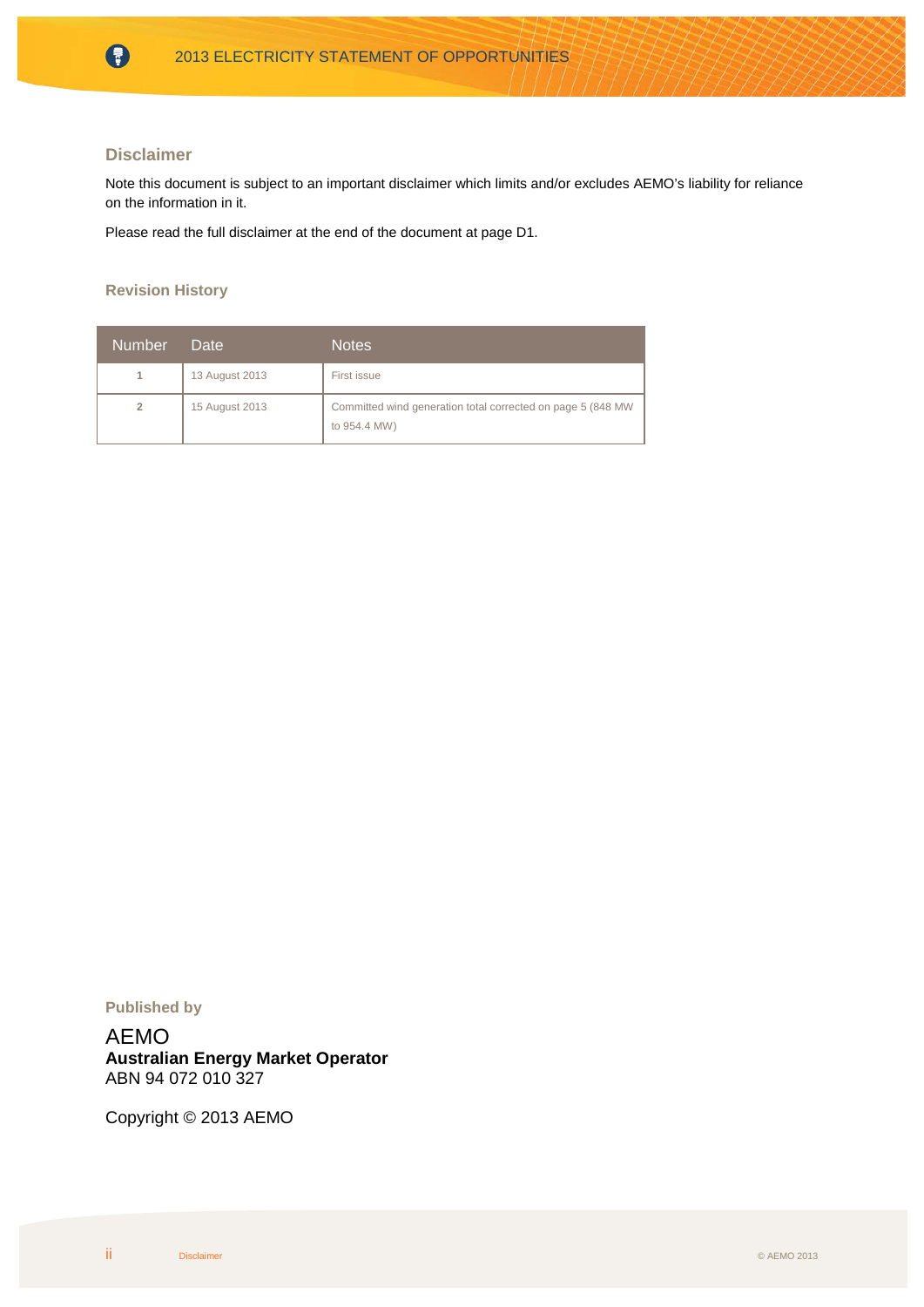## <span id="page-2-3"></span>EXECUTIVE SUMMARY

Reduced growth in energy use across the National Electricity Market (NEM) compared to 2012, rising domestic rooftop photovoltaic (PV) generation, increasing consumer response to recent growth in electricity prices, and the development of new large-scale renewable generation is expected to defer new thermal electricity generation investment.

These changes result in all regions except Queensland having adequate generation capacity over the 10-year outlook period.

The 2013 Electricity Statement of Opportunities (ESOO) supports decision-making in the NEM by providing an analysis of opportunities for electricity generation and demand-side investment over a 10-year outlook period under a range of economic scenarios.<sup>[1](#page-2-1)</sup>

ESOO supply–demand modelling assesses the adequacy of existing and committed electricity supply to meet demand in the NEM by identifying Low Reserve Condition (LRC) points. LRC points indicate when additional investment in generation or demand-side participation may be required to maintain electricity supply reliability within the NEM Reliability Standard. $2$ 

Under a medium economic growth scenario, the 2013 outlook for 2013–14 to 2022–23 projects:

- Reserve deficits in Queensland in 2019–20, bringing the LRC forward by one year compared to the 2012 ESOO.
- No reserve deficits in New South Wales, Victoria, South Australia, or Tasmania until after 2022–23, deferring the LRC by at least one year in those states compared to the 2012 ESOO.

[Table E 1](#page-2-0) summarises the LRC points and reserve deficits across the three scenarios modelled.

|                        | Low                |                                   | <b>Medium</b>      |                                   | <b>High</b>        |                                   |
|------------------------|--------------------|-----------------------------------|--------------------|-----------------------------------|--------------------|-----------------------------------|
| <b>Region</b>          | <b>LRC</b> point   | <b>Reserve</b><br>deficit<br>(MW) | <b>LRC</b> point   | <b>Reserve</b><br>deficit<br>(MW) | <b>LRC</b> point   | <b>Reserve</b><br>deficit<br>(MW) |
| Queensland             | Beyond 2022-23     |                                   | 2019-20            | 159                               | 2016-17            | 69                                |
| <b>New South Wales</b> | Beyond 2022-23     | ۰.                                | Beyond 2022-23     |                                   | $2021 - 22$        | 53                                |
| Victoria               | Beyond 2022-23     | ۰                                 | Beyond 2022-23     |                                   | $2021 - 22$        | 123                               |
| South Australia        | Beyond 2022-23     |                                   | Beyond 2022-23     |                                   | $2020 - 21$        | 36                                |
| Tasmania               | Beyond winter 2023 | -                                 | Beyond winter 2023 |                                   | Beyond winter 2023 |                                   |

#### <span id="page-2-0"></span>**Table E 1 — LRC points and reserve deficits in each NEM region for each scenario**

#### **Key observations for the 2013 Electricity Statement of Opportunities**

The main contributor to the adequacy results shown i[n Table E 1](#page-2-0) is lower projected demand growth than forecast in 2012. Details of these changes were recently published in AEMO's 2013 National Energy Forecasting Report

<span id="page-2-1"></span><sup>1</sup> [Table 1](#page-9-0) details which scenarios were modelled from the AEMO scenarios. AEMO. 2012 Scenario Descriptions. 4 July 2012. Available: [http://www.aemo.com.au/Electricity/Planning/Related-Information/~/media/Files/Other/planning/2012\\_Scenarios\\_Descriptions.ashx.](http://www.aemo.com.au/Electricity/Planning/Related-Information/~/media/Files/Other/planning/2012_Scenarios_Descriptions.ashx) Viewed 5 July 2013.

<span id="page-2-2"></span><sup>2</sup> AEMC. Reliability Standards. 1 July 2012. Available: [http://www.aemc.gov.au/panels-and-committees/reliability-panel/guidelines-and](http://www.aemc.gov.au/panels-and-committees/reliability-panel/guidelines-and-standards.html)[standards.html.](http://www.aemc.gov.au/panels-and-committees/reliability-panel/guidelines-and-standards.html) Viewed 3 July 2013.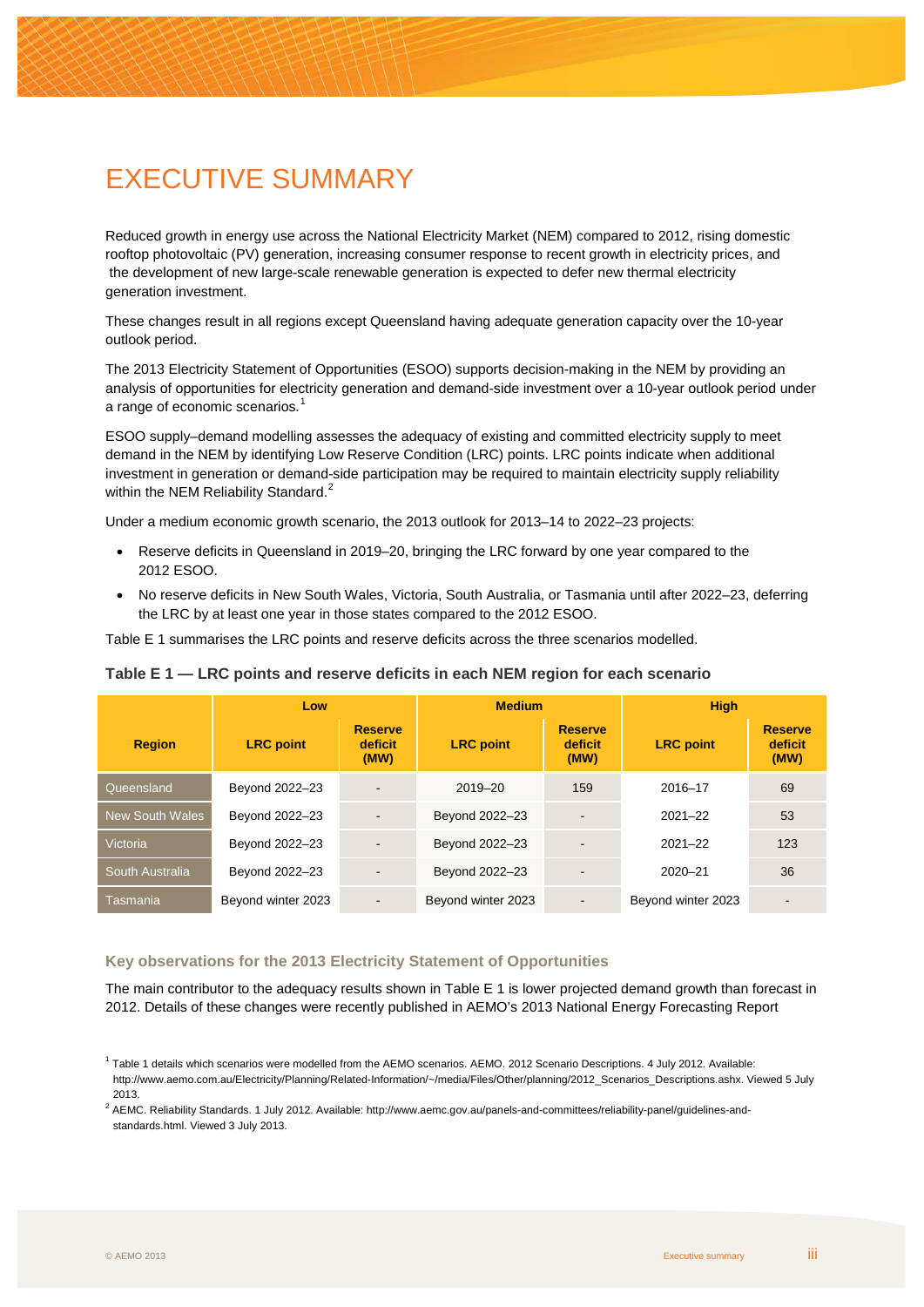(NEFR)<sup>[3](#page-3-1)</sup>, and describe a NEM average annual growth rate of 1.3% under the medium economic growth scenario, compared to 1.5% in the 2012 NEFR. Contributing factors include:

- Continued increases in domestic rooftop PV installations incentivised through feed-in tariffs and reduced system installation prices.
- Lower-than-expected growth in most industrial sectors.

6

- Higher estimated impacts from energy efficiency measures through capture of changes in building standards and regulations.
- Higher estimate of customer response to high price events based on analysis of historical demand-side participation behaviour.[4](#page-3-2)

[Figure E 1](#page-3-0) shows the Queensland supply adequacy for the medium economic growth scenario, identifying the LRC point in 2019–20 mainly due to higher forecast energy consumption in this region. The 2013 NEFR forecasts average annual growth of 3.1% over the 10-year outlook period in Queensland, higher than the 2012 forecast of 2.[5](#page-3-3)%.<sup>5</sup> Queensland is the only region with an LRC point within the ESOO's study horizon.

14,000 0.005 0.0045 12,000 0.004 Maximum capacity/load (MW) **Maximum capacity/load (MW)** 10,000 0.0035 **% Unserved energy** energ 0.003 8,000 yed 0.0025 Unser 6,000 0.002  $\approx$ 0.0015 4,000 0.001 2,000 0.0005 0 0 13-14 14-15 15-16 16-17 17-18 18-19 19-20 20-21 21-22 22-23 **Financial year** USE (%) SO POE peak demand (MW) 10 POE peak demand (MW) Maximum firm generation capacity (MW) - - Reliability standard (%)  $\bullet$  LRC Point

<span id="page-3-0"></span>**Figure E 1 — Queensland supply adequacy[6](#page-3-4)**

<span id="page-3-1"></span> $3$  A detailed analysis of demand projection is provided in the 2013 NEFR. Available:

http://www.aemo.com.au/Electricity/Planning/Forecasting/National-Electricity-Forecasting-Report-2013. Viewed: 2 July 2013.

<span id="page-3-2"></span><sup>4</sup> The DSP forecast provided in the 2013 NEFR Methodology Information Paper is based on improved modelling and understanding of demand-side participation at various price levels and its expected growth over the outlook period. Available:

http://www.aemo.com.au/Electricity/Planning/Forecasting/National-Electricity-Forecasting-Report-2013/NEFR-Supplementary-Information-2013. Viewed: 31 July 2013.

<span id="page-3-3"></span><sup>5</sup> Queensland demand growth is due to higher large industrial demand and the ramp-up of liquefied natural gas (LNG) projects between 2014 and 2017. For further information refer to the 2013 NEFR. AEMO. 2013 National Electricity Forecasting Report. 28 June 2013. Available: http://www.aemo.com.au/Electricity/Planning/Forecasting/National-Electricity-Forecasting-Report-2013. Viewed 2 July 2013.

<span id="page-3-4"></span> $6$  From 2020–21, unserved energy continues to grow beyond the scale of the chart. The chart has been capped at 0.005% on the secondary axis to preserve the detail of the reliability standard and LRC point.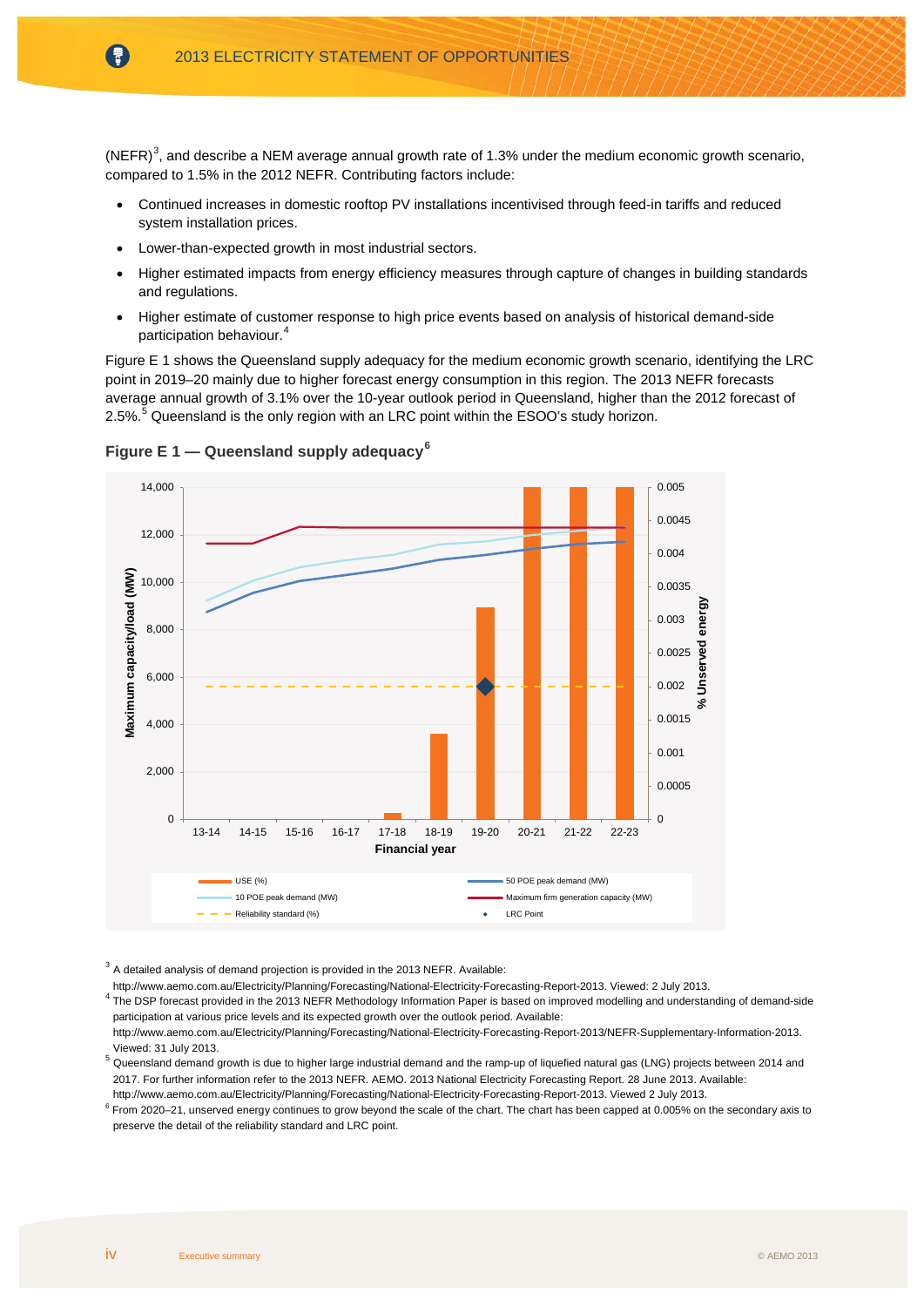#### <span id="page-4-0"></span>**Figure E 2 — Generation changes**



- Committed projects
- Wind
- Gas
- ■Coal
- Reduced availability

#### **Investment trends**

In 2012–13, 522.7 MW of new large-scale generation was added to the NEM's generation capacity.<sup>[7](#page-4-1)</sup> The majority of this new capacity, 439.5 MW, is wind generation from Macarthur Wind Farm (420 MW) and Morton's Lane Wind Farm (19.5 MW), both located in Victoria.

Other generation added to the NEM in 2012–13 includes the Qenos Cogeneration Facility (21 MW) and the Hallam Road Landfill Gas Facility (2.2 MW), both also located in Victoria.

New thermal generation in 2012-13 comprised a 60 MW capacity increase of Unit 4 at New South Wales' Eraring Power Station.

The 1,000 MW in new generation committed $8$  since the 2012 ESOO comprises 95% wind generation and 5% solar generation. Six wind farms totalling 954.4 MW – Mount Mercer (Victoria), Boco Rock Stage 1, Gullen Range and Taralga (New South Wales), Snowtown Stage 2 (South Australia), and Musselroe (Tasmania) – are committed with commissioning $9$  dates between July 2013 and January 2015, together with an additional 45.5 MW of solar generation at Kogan Creek<sup>[10](#page-4-4)</sup> (Queensland) and the Mildura demonstration plant (Victoria).

Over the same period, 870 MW of Queensland coal-fired generation was placed in either seasonal dry storage or was decommissioned; comprising both Tarong Power Station Units 2 and 4 (700 MW), and Collinsville Power Station (170 MW). This is in addition to the South Australian availability changes of Playford B Power Station and Northern Power Station reported in the 2012 ESOO.

The above capacity changes since the 2012 ESOO are summarised in [Figure E 2.](#page-4-0) See AEMO's generation information webpage $11$  for further information.

#### **Future implications**

The NEM generation fleet continues to evolve in response to government renewable energy policies. For example, the Large-scale Renewable Energy Target (LRET) continues to drive the entry of renewable generation capacity. However, demanddriven investment signals for new plant remain muted.

Currently, almost 30,000 MW of publicly-announced new generation capacity is on the investment horizon, including 45% wind, 37% gas and 11% coal-fired generation.

Any changes resulting from the forthcoming 2013 Federal Government election may also impact current energy policy settings and investment drivers. Potential changes may impact the future mix of generation projects, either through changed incentives for withdrawing existing plant, or a reassessment of the timing and/or technology of proposed future projects.

However, any changes are unlikely to have an immediate impact on the ESOO

<span id="page-4-1"></span> $^7$  Rooftop solar PV generation is treated as a demand offset for supply–demand balance, and is not included in this figure. In 2012-13, it is estimated that 774 MW of rooftop PV generation capacity was installed in the NEM. AEMO. 2013 NEFR Methodology Information Paper. Available: http://www.aemo.com.au/Electricity/Planning/Forecasting/National-Electricity-Forecasting-Report-2013/NEFR-Supplementary-Information-2013. Viewed: 31 July 2013.

 $8$  A committed project represents generation that is considered to be proceeding.

<span id="page-4-4"></span><span id="page-4-3"></span><span id="page-4-2"></span><sup>&</sup>lt;sup>9</sup> A commissioned project can be operated up to its installed capacity.

<sup>&</sup>lt;sup>10</sup>The 44 MW Kogan Creek capacity is not additional to the 730/744 MW summer/winter capacities of Kogan Creek, rather it is a contribution towards the total generation.

<span id="page-4-5"></span><sup>11</sup> Available[: http://www.aemo.com.au/Electricity/Planning/Related-Information/Generation-Information.](http://www.aemo.com.au/Electricity/Planning/Related-Information/Generation-Information) Viewed: 5 July 2013.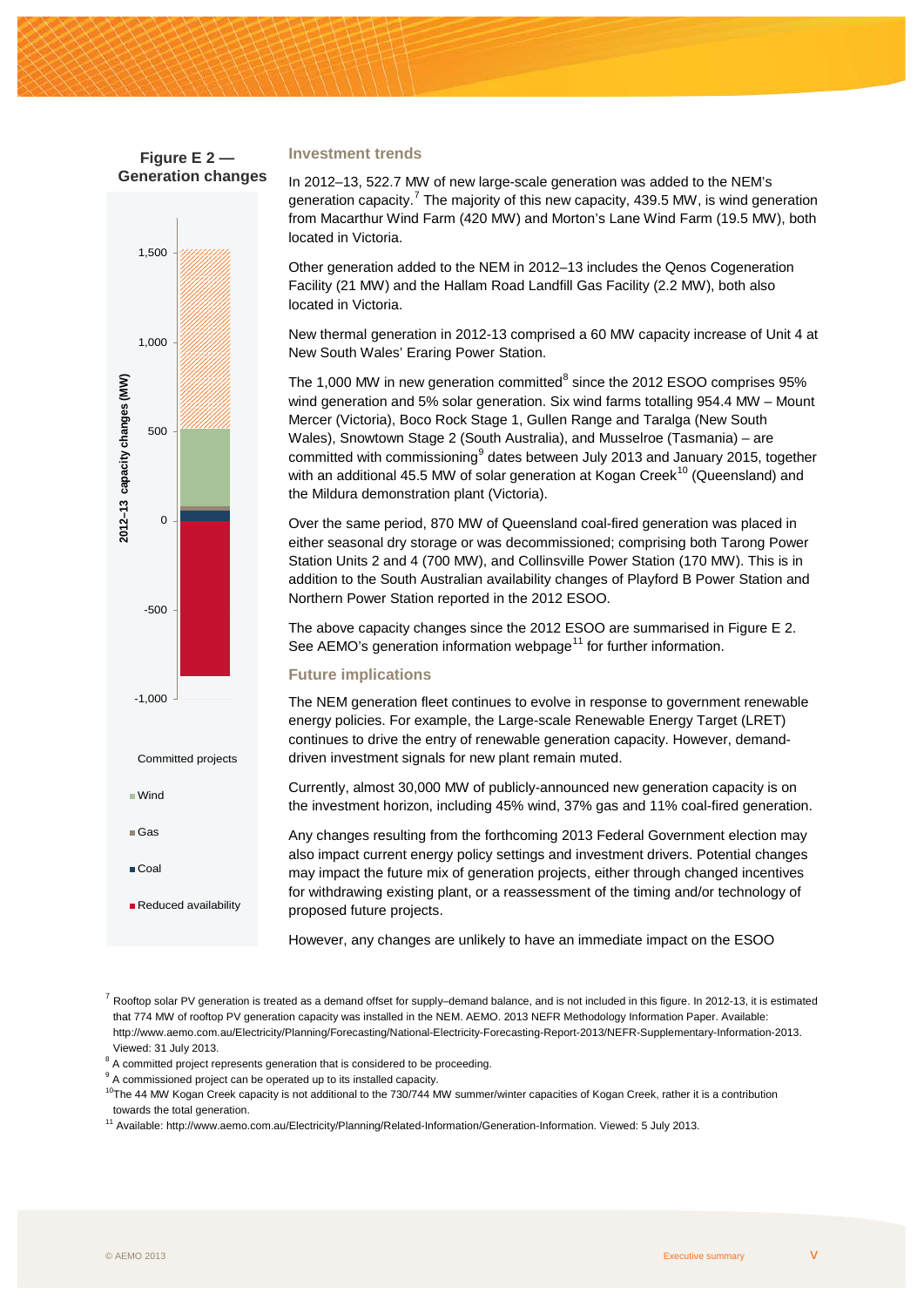results. AEMO will continue to monitor developments and update the market through its Generator Information page and ESOO Updates.

#### **Improvements to the 2013 ESOO**

8

The 2013 ESOO incorporates improved supply–demand modelling that uses simulated hourly dispatch. This results in more accurate forecast of reserve deficits, and is more consistent with AEMO's other planning studies.<sup>[12](#page-5-0)</sup>

The 2013 ESOO is accompanied by a suite of supplementary reports and an extensive set of data supporting the 20[13](#page-5-1) supply–demand outlook, enabled by the improved modelling methodology.<sup>13</sup>

<span id="page-5-0"></span><sup>12</sup> A description of the changes to supply-demand modelling for the assessment of LRC is included in the 2013 Planning Consultation 2013 Modelling Methodology and Assumptions. 12 June 2013. Available: [http://www.aemo.com.au/Electricity/Planning/Related-Information/2013-](http://www.aemo.com.au/Electricity/Planning/Related-Information/2013-Planning-Assumptions)

<span id="page-5-1"></span>[Planning-Assumptions.](http://www.aemo.com.au/Electricity/Planning/Related-Information/2013-Planning-Assumptions) Viewed: 2 July 2013.<br><sup>13</sup> Available: http://www.aemo.com.au/Electricity/Planning/Electricity-Statement-of-Opportunities. See also supporting information in Sectio[n 5.](#page-23-0)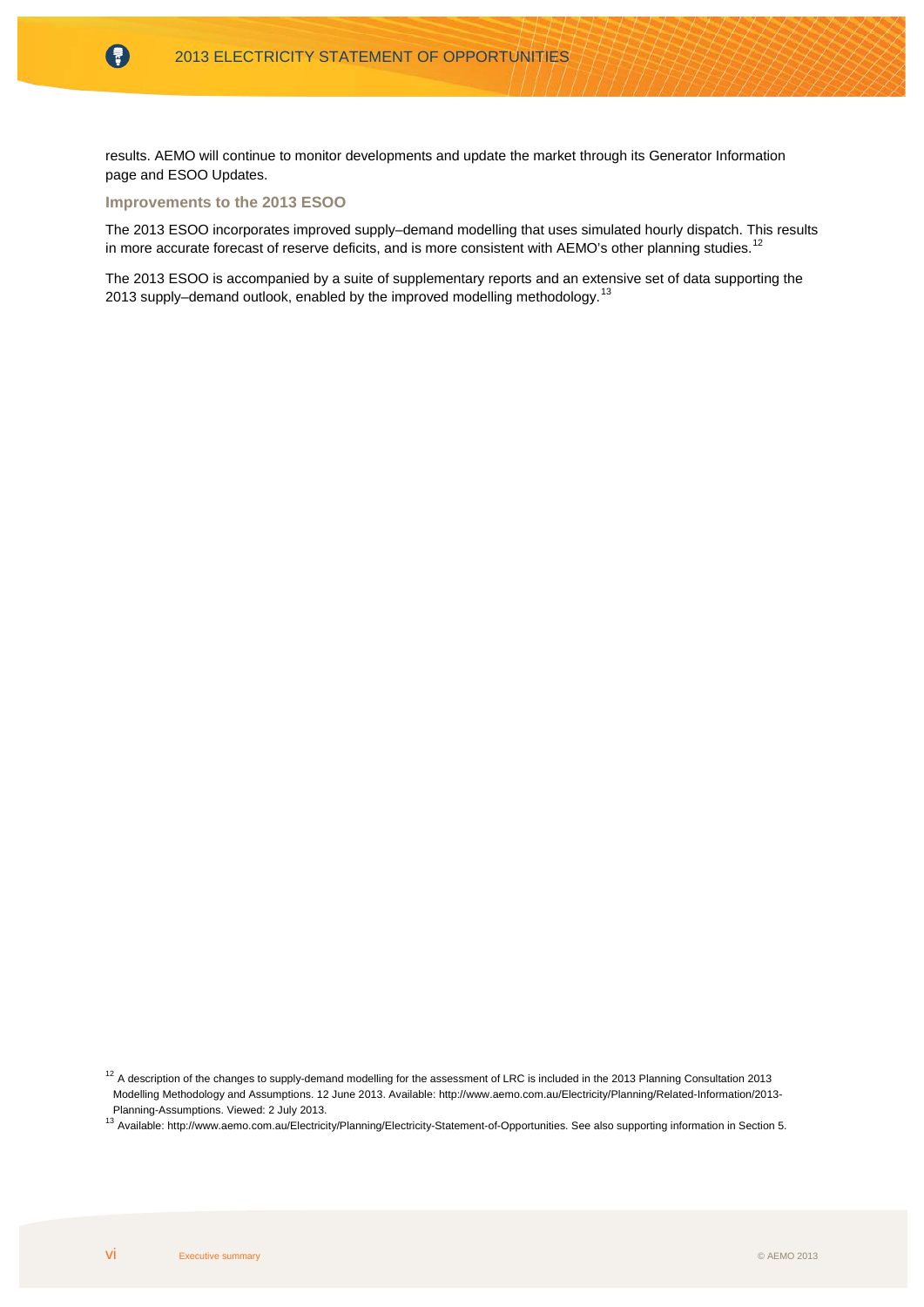## <span id="page-6-0"></span>**CONTENTS**

| <b>EXECUTIVE SUMMARY</b>                                                       | Ш                                |
|--------------------------------------------------------------------------------|----------------------------------|
| <b>CONTENTS</b>                                                                | VII                              |
| <b>TABLES</b>                                                                  | <b>VIII</b>                      |
| <b>FIGURES</b>                                                                 | VIII                             |
| <b>1. PURPOSE</b>                                                              | 1                                |
| Changes to the 2013 ESOO<br>1.1                                                | 1                                |
| <b>2. SUPPLY ADEQUACY IN THE NEM</b>                                           | 1                                |
| 2.1<br>2013 ESOO scenario mapping<br>2.2<br><b>NEM supply adequacy results</b> | $\overline{2}$<br>$\overline{2}$ |
| <b>3. GENERATION INVESTMENT</b>                                                | 4                                |
| 3.1<br>List of NEM generation capacity changes                                 | $6\phantom{1}6$                  |
| <b>4. REGIONAL OUTLOOK</b>                                                     | 6                                |
| 4.1<br>Queensland                                                              | $\overline{7}$                   |
| <b>New South Wales</b><br>4.2<br>4.3<br>Victoria                               | 9<br>10                          |
| <b>South Australia</b><br>4.4                                                  | 12                               |
| Tasmania<br>4.5                                                                | 14                               |
| <b>5. LINKS TO SUPPORTING INFORMATION</b>                                      | 16                               |
| <b>IMPORTANT NOTICE</b>                                                        | D1                               |
| <b>APPENDIX A - ESOO COMPONENT GUIDE</b>                                       | A <sub>1</sub>                   |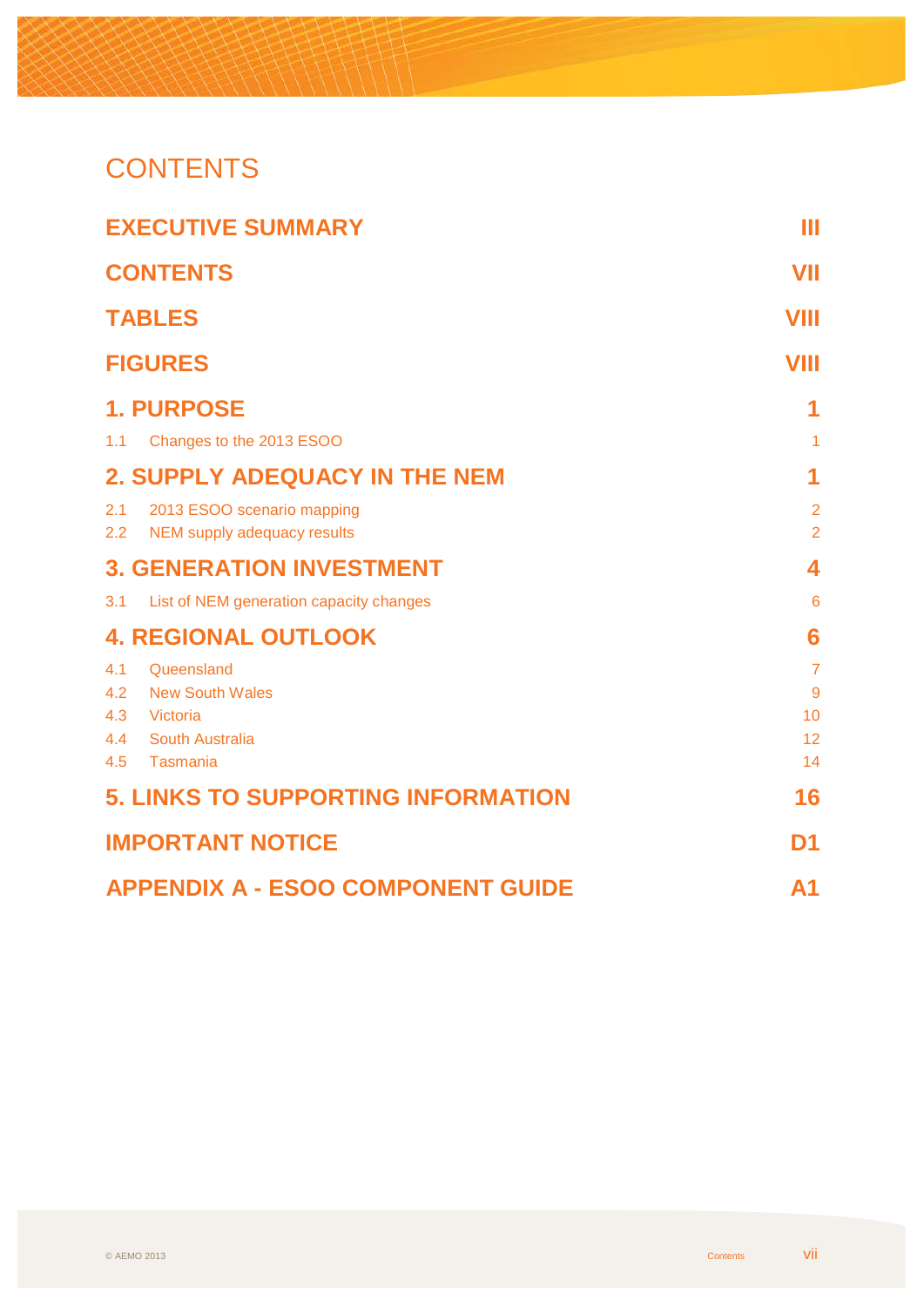## <span id="page-7-0"></span>TABLES

| Table E 1 - LRC points and reserve deficits in each NEM region for each scenario | iii            |
|----------------------------------------------------------------------------------|----------------|
| Table 1 - 2013 ESOO scenario reference table                                     | $\overline{2}$ |
| Table 2 — LRC points and reserve deficits in each NEM region for each scenario   | 3              |
| Table 3 — Minor revisions to generation capacity since the 2012 ESOO             | 6              |
| Table 4 - Queensland supply-demand outlook summary                               | 7              |
| Table 5 – Queensland potential new developments by generation type (MW)          | 8              |
| Table 6 — New South Wales supply-demand outlook summary                          | 9              |
| Table 7 — New South Wales potential new developments by generation type (MW)     | 10             |
| Table 8 — Victoria supply-demand outlook summary                                 | 10             |
| Table 9 - Victorian potential new developments by generation type (MW)           | 11             |
| Table 10 - South Australia supply-demand outlook summary                         | 12             |
| Table 11 — South Australian potential new developments by generation type (MW)   | 13             |
| Table 12 - Tasmania supply-demand outlook summary                                | 14             |
| Table 13 - Tasmanian potential new developments by generation type (MW)          | 15             |
| Table 14 - Links to supporting information                                       | 16             |

## <span id="page-7-1"></span>FIGURES

| Figure $E 1 -$ Queensland supply adequacy       | iv     |
|-------------------------------------------------|--------|
| Figure $E$ 2 $-$ Generation changes             | $\vee$ |
| Figure 1 - 2013 NEFR annual NEM energy forecast | 4      |
| Figure 2 – Generation changes                   | 5      |
| Figure 3 – Proposed generation                  | 5      |
| Figure 4 – Queensland supply adequacy           | 8      |
| Figure 5 – New South Wales supply adequacy      | 9      |
| Figure 6 - Victoria supply adequacy             | 11     |
| Figure 7 – South Australia supply adequacy      | 13     |
| Figure 8 – Tasmanian monthly energy generation  | 15     |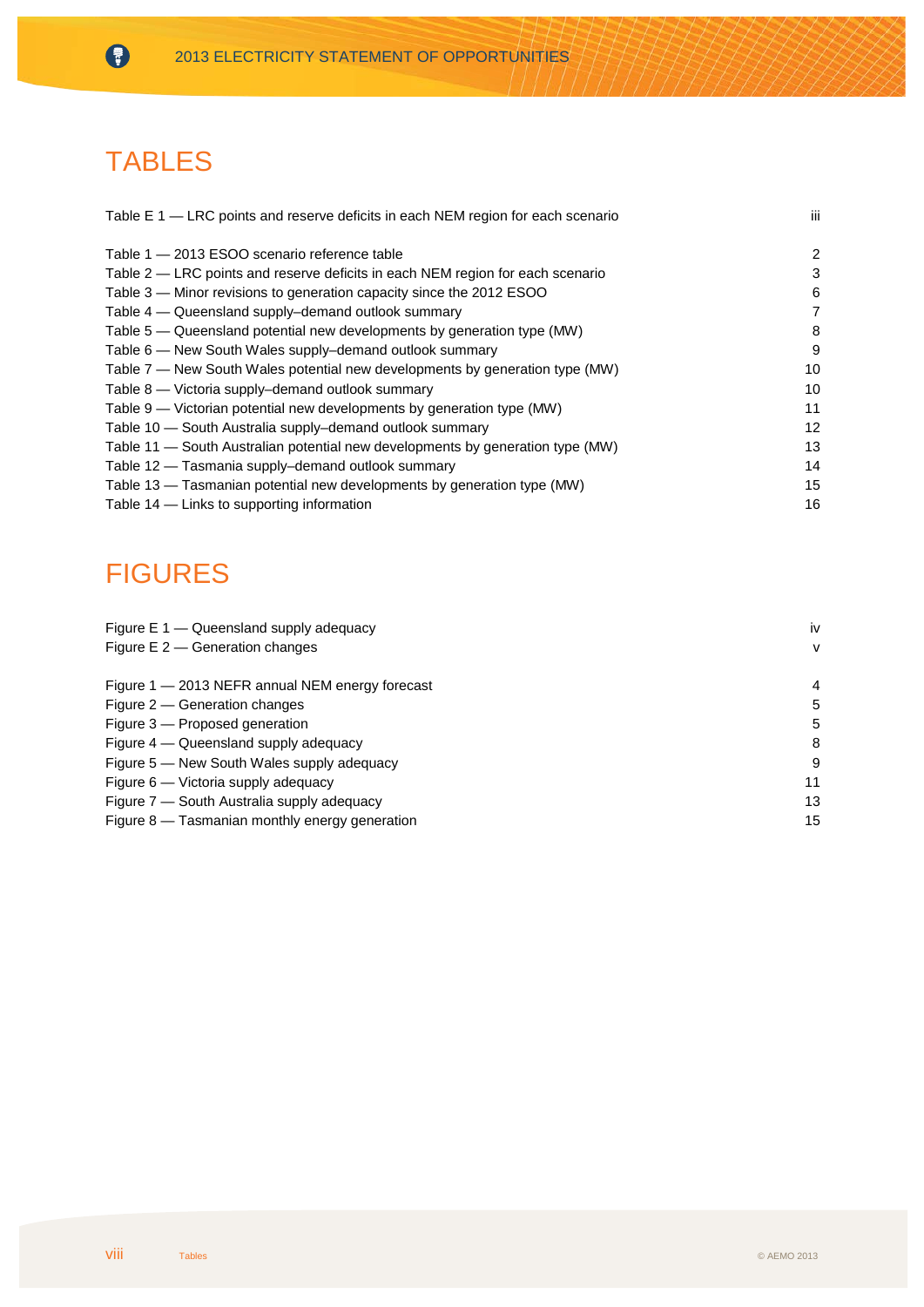## <span id="page-8-0"></span>1. PURPOSE

The Electricity Statement of Opportunities (ESOO) supports decision-making in the National Electricity Market (NEM) by providing an analysis of opportunities for efficient electricity generation and demand-side investment over a 10-year outlook period under a range of economic growth scenarios. The ESOO facilitates informed policymaking that supports the long-term interests of Australian electricity consumers.

### <span id="page-8-1"></span>**1.1 Changes to the 2013 ESOO**

The 2013 ESOO incorporates improved supply-demand modelling using simulated hourly dispatch. This results in more accurate forecast of reserve deficits<sup>[14](#page-8-3)</sup> and is more consistent with AEMO's other planning studies.<sup>[15](#page-8-4)</sup> Information is also presented in a more concise format that focuses on the key results.

The 2013 ESOO is accompanied by a suite of supplementary information, some of which was enabled by the improved modelling methodology. This suite includes:

- A data file of additional modelling results for each region.
- The constraint workbook detailing NEM constraint equations included in the modelling.
- The time-sequential model database.
- An updated Generator Information page detailing the results of the 2013 generator survey, and subsequent updates.
- The NEM Historical Market Information report, including an analysis of demand, generation, and inter-regional power flows for the 2012–13 and preceding financial years. It also presents an analysis of the impact of the carbon price on the electricity spot market.
- The ESOO Methodology report detailing the methodology, data files, and data source changes for 2013.

The 2013 National Electricity Forecasting Report (NEFR) details electricity demand forecast information used as an input to the 2013 ESOO.

The table of supporting information in Sectio[n 5](#page-23-0) provides links to this and other related information. A summary of policy information is also available in the 2013 Power System Adequacy Report.<sup>[16](#page-8-5)</sup>

## <span id="page-8-2"></span>2. SUPPLY ADEQUACY IN THE NEM

This section provides a brief overview of the scenarios modelled, and outlines the key 2013 ESOO supply adequacy results across the NEM.

<span id="page-8-3"></span><sup>&</sup>lt;sup>14</sup> A reserve deficit is the amount of additional generation capacity required to defer an LRC point by one year.

<span id="page-8-4"></span><sup>&</sup>lt;sup>15</sup> A description of the changes to supply-demand modelling for the assessment of reserve adequacy is included in the 2013 Planning Assumptions documentation. AEMO. 2013 Modelling Methodology and Assumptions. 12 June 2013. Available:

[http://www.aemo.com.au/Electricity/Planning/Related-Information/2013-Planning-Assumptions.](http://www.aemo.com.au/Electricity/Planning/Related-Information/2013-Planning-Assumptions) Viewed 2 July 2013.

<span id="page-8-5"></span><sup>16</sup> Available: http://www.aemo.com.au/Electricity/Resources/Reports-and-Documents/Power-System-Adequacy.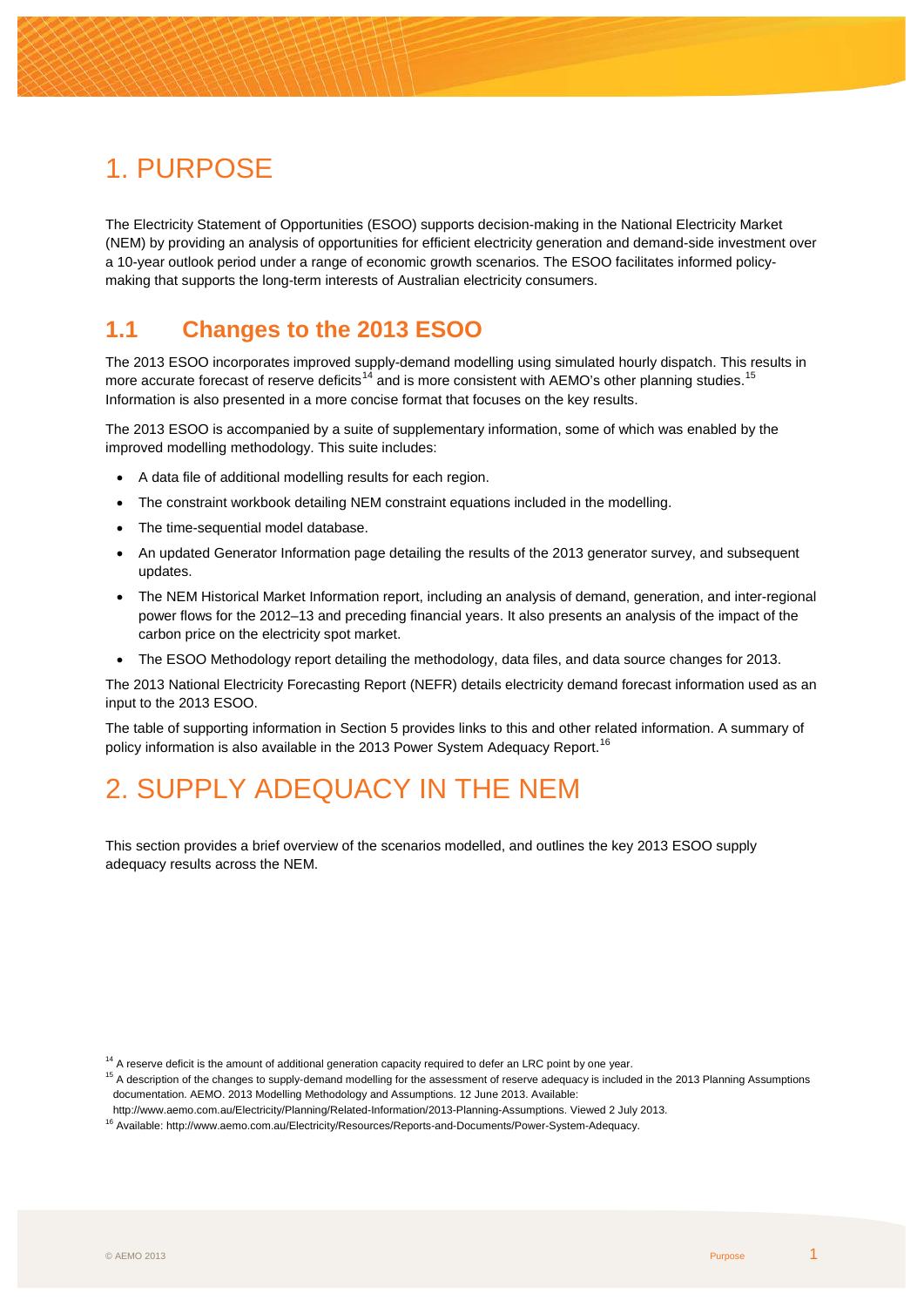### <span id="page-9-1"></span>**2.1 2013 ESOO scenario mapping**

The 2013 ESOO modelled three scenarios, which are detailed in [Table 1](#page-9-0) as follows:

| <b>2013 ESOO</b><br>and NEFR <sup>a</sup><br>reference | <b>2012 AEMO</b><br>scenario<br>name <sup>b</sup> | <b>Economic</b><br>growth | Large<br><i>industrial</i><br>growth | Carbon<br>emission<br>target | Small non-<br>scheduled<br>generation | <b>Rooftop PV</b><br>& energy<br>efficiency | Demand-<br>side<br>participation |
|--------------------------------------------------------|---------------------------------------------------|---------------------------|--------------------------------------|------------------------------|---------------------------------------|---------------------------------------------|----------------------------------|
| High                                                   | Fast World<br>Recovery                            | High                      | High                                 | 5%                           | High uptake                           | Moderate<br>uptake                          | Moderate<br>uptake               |
| Medium                                                 | Planning                                          | <b>Medium</b>             | Medium                               | 5%                           | Moderate<br>uptake                    | Moderate<br>uptake                          | Moderate<br>uptake               |
| Low                                                    | Slow Growth                                       | Low                       | Low                                  | 5%                           | Slow uptake                           | Moderate<br>uptake                          | Moderate<br>uptake               |

<span id="page-9-0"></span>**Table 1 — 2013 ESOO scenario reference table**

(?)

a. See the 2013 NEFR Table 1-1 for details of the correlation between the National electricity forecasting scenarios and the related component forecasts.<br>Available: http://www.aemo.com.au/Electricity/Planning/Forecasting/N

b. See the 2012 Scenario Descriptions document for further information. Available[: http://www.aemo.com.au/Electricity/Planning/Related-Information/2013-Planning-](http://www.aemo.com.au/Electricity/Planning/Related-Information/2013-Planning-Assumptions)[Assumptions.](http://www.aemo.com.au/Electricity/Planning/Related-Information/2013-Planning-Assumptions) Viewed 9 July 2013.

### <span id="page-9-2"></span>**2.2 NEM supply adequacy results**

Supply–demand modelling in the ESOO assesses the adequacy of existing and committed electricity supply to meet demand in the NEM by identifying Low Reserve Condition (LRC) points. LRC points indicate when additional investment in generation or demand-side response may be required to maintain electricity supply reliability within the NEM Reliability Standard.<sup>[17](#page-9-3)</sup>

<span id="page-9-6"></span>Supply adequacy is assessed against a weighted<sup>[18](#page-9-4)</sup> 50% probability of exceedence (POE) and 10% POE maximum demand forecast developed for the 2013 NEFR.

[Table 2](#page-10-0) summarises the LRC points and reserve deficits across the three scenarios modelled. Under the medium economic growth scenario, the outlook for 2013–14 to 2022–23 projects:

- A reserve deficit of 159 MW in Queensland in 2019–20, bringing the LRC point forward by one year compared to the 2012 ESOO. The change is due to increased forecasts for large industrial demand and improved modelling resolution. [19](#page-9-5)
- No reserve deficits in New South Wales, Victoria, South Australia, or Tasmania until after 2022–23. This defers the LRCs in those states compared to the 2012 ESOO.

The delayed need for additional investment to ensure system reliability continues a trend seen in the 2012 ESOO.

<span id="page-9-3"></span><sup>&</sup>lt;sup>17</sup> AEMC. Reliability Standards. 1 July 2012. Available: [http://www.aemc.gov.au/panels-and-committees/reliability-panel/guidelines-and](http://www.aemc.gov.au/panels-and-committees/reliability-panel/guidelines-and-standards.html)[standards.html.](http://www.aemc.gov.au/panels-and-committees/reliability-panel/guidelines-and-standards.html) Viewed 3 July 2013.

<span id="page-9-4"></span><sup>&</sup>lt;sup>18</sup> See the ESOO Methodology document for the weightings used and more information on the modelling detail. Available:

http://www.aemo.com.au/Electricity/Planning/Electricity-Statement-of-Opportunities.

<span id="page-9-5"></span><sup>&</sup>lt;sup>19</sup> For further information refer to the 2013 NEFR. See footnote 3.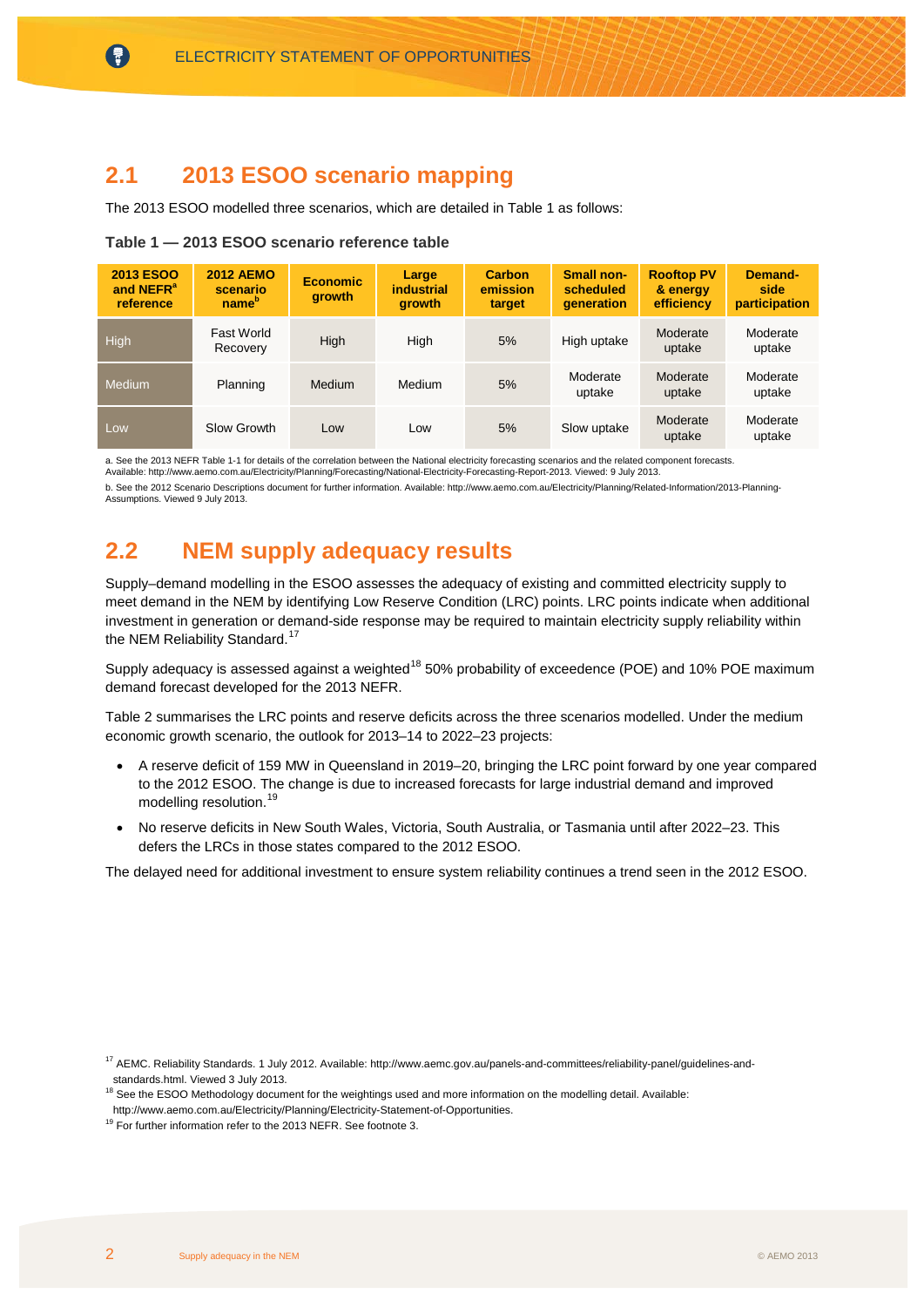|                        | Low                |                                   | <b>Medium</b>      |                                   | <b>High</b>        |                                   |
|------------------------|--------------------|-----------------------------------|--------------------|-----------------------------------|--------------------|-----------------------------------|
| <b>Region</b>          | <b>LRC</b> point   | <b>Reserve</b><br>deficit<br>(MW) | <b>LRC</b> point   | <b>Reserve</b><br>deficit<br>(MW) | <b>LRC</b> point   | <b>Reserve</b><br>deficit<br>(MW) |
| Queensland             | Beyond 2022-23     | ۰.                                | 2019-20            | 159                               | 2016-17            | 69                                |
| <b>New South Wales</b> | Beyond 2022-23     |                                   | Beyond 2022-23     |                                   | $2021 - 22$        | 53                                |
| Victoria               | Beyond 2022-23     | $\overline{\phantom{a}}$          | Beyond 2022-23     |                                   | $2021 - 22$        | 123                               |
| South Australia        | Beyond 2022-23     | $\sim$                            | Beyond 2022-23     |                                   | $2020 - 21$        | 36                                |
| Tasmania               | Beyond winter 2023 |                                   | Beyond winter 2023 |                                   | Beyond winter 2023 |                                   |

#### <span id="page-10-0"></span>**Table 2 — LRC points and reserve deficits in each NEM region for each scenario**

The supply changes detailed in Section [3](#page-11-0) had a limited impact on the adequacy calculations. This is because most newly commissioned or committed generation is wind. Wind's intermittent output means that it does not consistently contribute its full capacity towards meeting demand.

The adequacy modelling accounts for the hourly generation output of wind farms, and includes any contributions towards avoiding unserved energy (USE). However, at times of peak demand (when the majority of USE occurs), only a percentage of wind generation is usually available.<sup>[20](#page-10-1)</sup>

Information on projected monthly energy, utilisation of inter-regional support to meet demand, and modelled interconnector flow is available in the regional data files on the ESOO webpage. $^{21}$  $^{21}$  $^{21}$ 

Energy industry policy changes resulting from the forthcoming 2013 Federal Government election are unlikely to have an immediate impact on the ESOO's results. AEMO will continue to monitor developments and update the market through its Generator Information page and ESOO Updates.

The following section provides an overview of the impact from demand on the 2013 ESOO adequacy results.

#### **2.2.1 Demand drivers**

The key driver for deferred reserve deficits in NEM regions other than Queensland is lower projected demand growth than forecast in 2012. Details of these changes were recently published in AEMO's 2013 NEFR, which identifies factors such as:

- Continued increases in domestic rooftop PV installations incentivised through feed-in tariffs and reduced system installation prices.
- Lower-than-expected growth in most industrial sectors.
- Higher estimated impact from energy efficiency measures through capture of changes in building standards and regulations.
- Higher estimate of customer response to extreme price events based on analysis of historical demand-side participation behaviour. [22](#page-10-3)

In 2012–13, it is estimated that 774 MW of rooftop PV generation capacity was installed in the NEM.<sup>[23](#page-10-4)</sup> Rooftop PV generation is treated as a demand offset for the ESOO's supply adequacy assessment, contributing to the reduction in forecast demand.

<span id="page-10-4"></span><span id="page-10-3"></span><span id="page-10-2"></span><sup>22</sup> The DSP forecast provided in the 2013 NEFR Methodology Information Paper is based on improved modelling and understanding of demandside participation at various price levels and its expected growth over the outlook period. Available:

<span id="page-10-1"></span><sup>&</sup>lt;sup>20</sup> For further information on the treatment of wind generation, see Section 3.1.1 of the ESOO Methodology document.<br><sup>21</sup> Available: http://www.aemo.com.au/Electricity/Planning/Electricity-Statement-of-Opportunities.

http://www.aemo.com.au/Electricity/Planning/Forecasting/National-Electricity-Forecasting-Report-2013/NEFR-Supplementary-Information-2013. Viewed: 31 July 2013.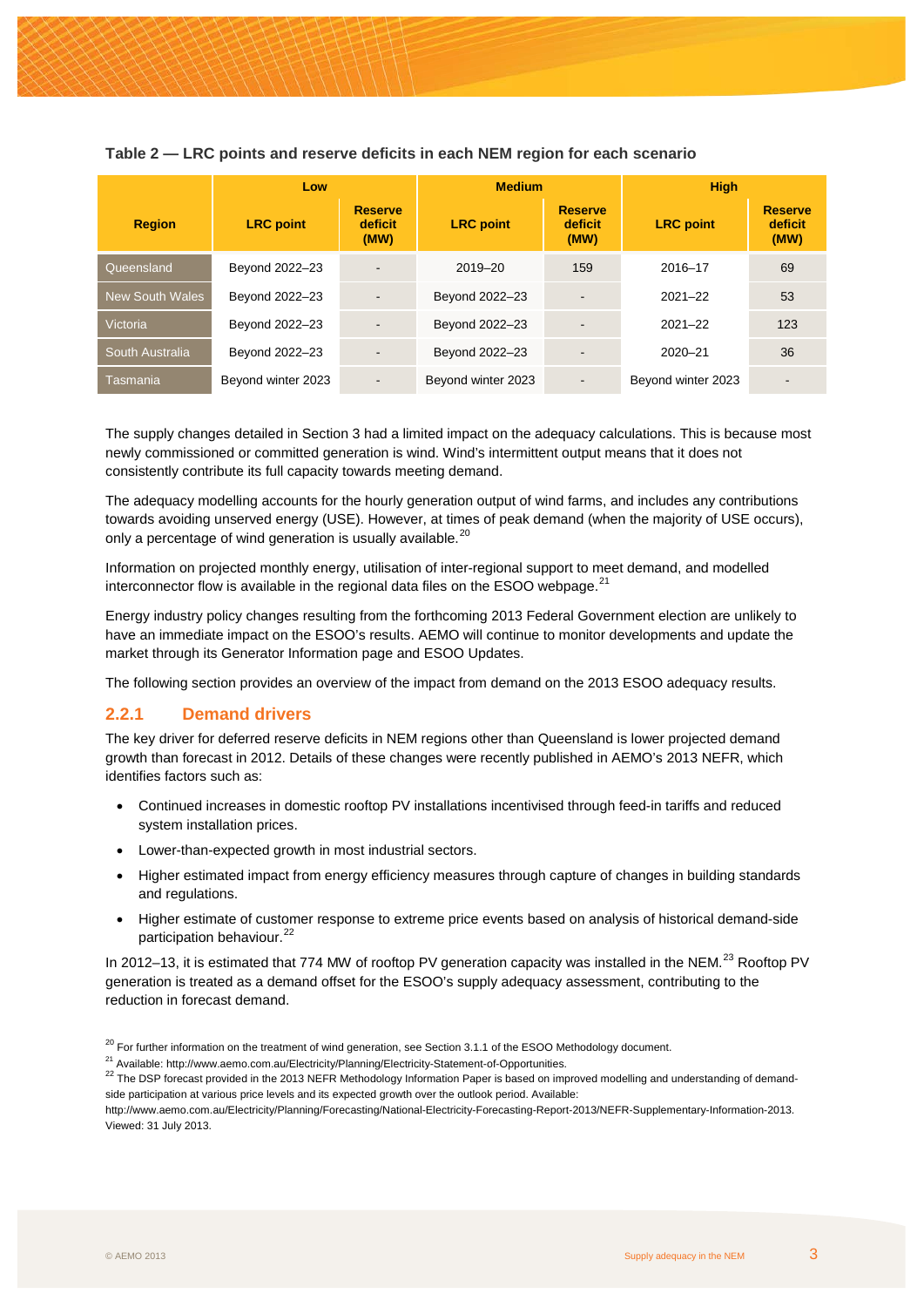[Figure 1](#page-11-1) shows the lower growth projected in the 2013 NEFR annual energy forecasts<sup>[24](#page-11-2)</sup> for the NEM. The average annual growth rate for the 2013 NEFR medium scenario is 1.3% over the 10-year outlook period, compared to 1.5% in the 2012 NEFR.



<span id="page-11-1"></span>**Figure 1 — 2013 NEFR annual NEM energy forecast**

 $\left( \right)$ 

### <span id="page-11-0"></span>3. GENERATION INVESTMENT

Installed capacity<sup>[25](#page-11-3)</sup> in the National Electricity Market (NEM) totals 50,032 MW, and comprises a range of technologies (54% coal, 23% gas, 5% wind, 16% water, 1% other). This total includes the following changes since the 2012 ESOO as shown in [Figure 2:](#page-12-0)

- 522.7 MW of new capacity that has been commissioned.
- 870 MW of coal capacity that has been either placed in seasonal dry storage or decommissioned.
- Smaller revisions to summer, winter, or year-round capacity due to plant maintenance or reassessment of plant capability.

<sup>&</sup>lt;sup>23</sup> AEMO. 2013 NEFR Methodology Information Paper. Available: http://www.aemo.com.au/Electricity/Planning/Forecasting/National-Electricity-

<span id="page-11-2"></span>Forecasting-Report-2013/NEFR-Supplementary-Information-2013. Viewed: 31 July 2013.<br><sup>24</sup> A detailed analysis of demand projection is provided in the 2013 NEFR. See footnote 3.<br><sup>25</sup> Including scheduled, semi-scheduled, and n

<span id="page-11-3"></span>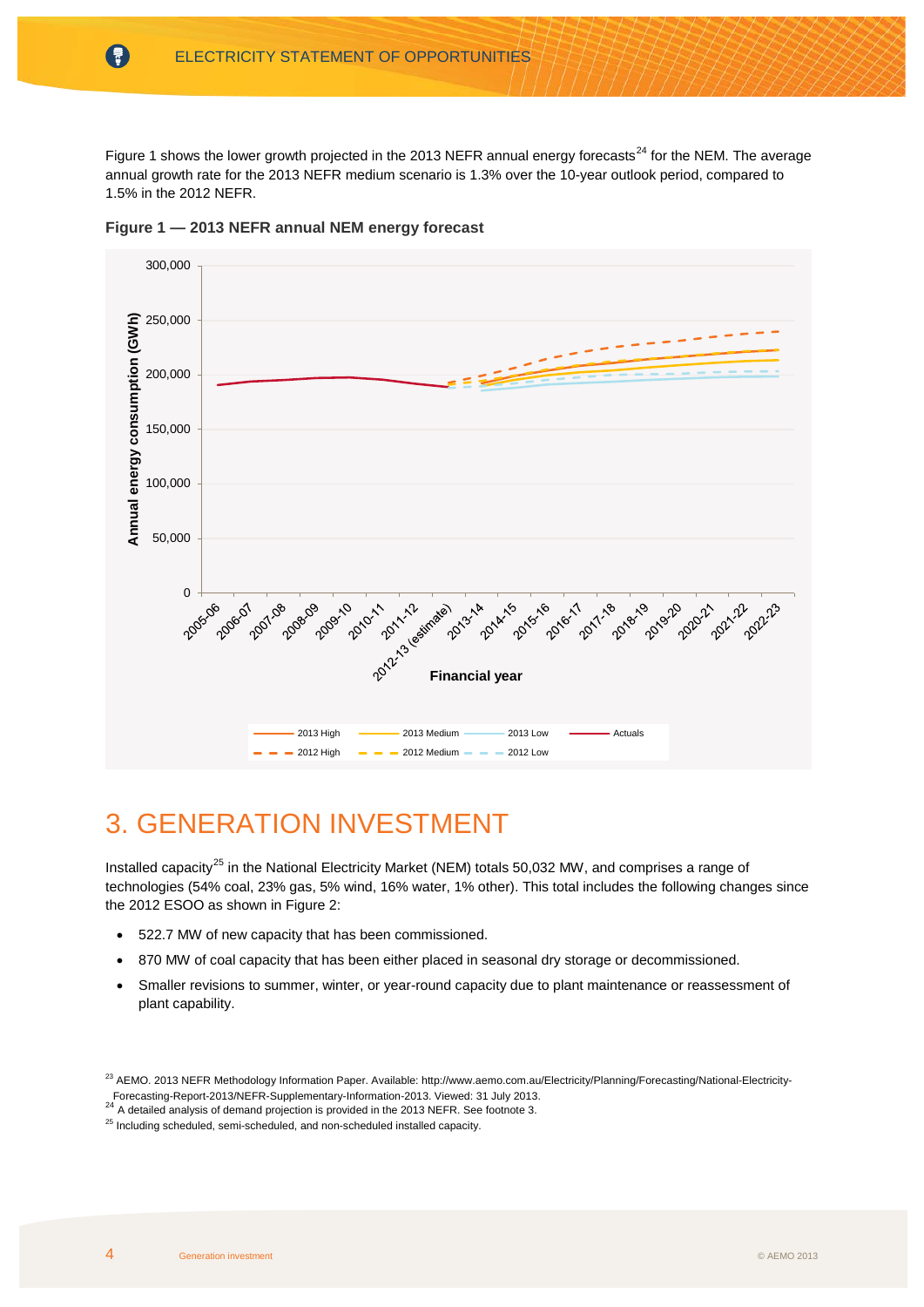#### <span id="page-12-0"></span>**Figure 2 — Generation changes**

1,500 1,000 2012-13 capacity changes (MW) **2012–13 capacity changes (MW)** 500 0 -500 -1,000 Committed projects ■Wind ■ Gas ■Coal Reduced availability With the exception of Eraring Power Station's Unit 4 capacity increase (60 MW) in New South Wales, newly commissioned and upgraded generation capacity is composed of renewable and gas generation in Victoria, as follows:

- Macarthur (420 MW) and Morton's Lane wind farms (19.5 MW).
- Qenos Cogeneration Facility (21 MW).
- Addition of two units to the Hallam Road Landfill Gas Facility (2.2 MW).

In addition to these changes in existing capacity, 1,000 MW became committed, with expected commissioning dates between July 2013 and January 2015. This capacity includes:

- 45.5 MW of solar generation comprising
	- − Kogan Creek in Queensland (44 MW<sup>26</sup>).
	- − Mildura demonstration plant in Victoria (1.5 MW).
- 954.4 MW of wind generation comprising:
	- − Gullen Range Wind Farm in New South Wales (165.5 MW).
	- − Mt Mercer Wind Farm in Victoria (131.2 MW).
	- Snowtown Stage 2 in South Australia (270 MW).
	- − Musselroe Wind Farm in Tasmania (168 MW).
	- Stage 1 of Boco Rock Wind Farm<sup>[27](#page-12-3)</sup> in New South Wales (113 MW).
	- Taralga Wind Farm in New South Wales (106.7 MW).

The NEM generation fleet continues to evolve in light of government renewable energy policies, including the LRET, which continues to drive the entry of renewable generation capacity.

AEMO is tracking 29,521 MW of proposed new generation capacity. As shown in [Figure 3,](#page-12-1) this includes 45% (13,430 MW) of wind, 37% (10,815 MW) gas and 11% (3,270 MW) coal. Any changes resulting from the forthcoming 2013 Federal Government election may impact current energy policy settings and investment drivers. Potential changes may impact the future mix of generation projects, either

through changed incentives for withdrawing existing plant, or a reassessment of the timing and/or technology of proposed future projects.

Any changes to the carbon policy are not expected to affect the adequacy results for the 2013 ESOO. Changes to generation capacity that might affect the results will be addressed through an ESOO Update if necessary.

<span id="page-12-1"></span>



<span id="page-12-2"></span><sup>26</sup> The 44 MW Kogan Creek capacity is not additional to the 730/744 MW summer/winter capacities of Kogan Creek, rather it is a contribution towards the total generation.

<span id="page-12-3"></span><sup>27</sup> This wind farm was committed after finalisation of the generation information pages released in June 2013 and prior to commencement of the ESOO modelling. AEMO has used the revised capacity advised by Continental Wind Partners (113 MW) in the ESOO adequacy modelling, with the previously advised commissioning and energisation dates, which have since been updated in the August Generation Information page updates.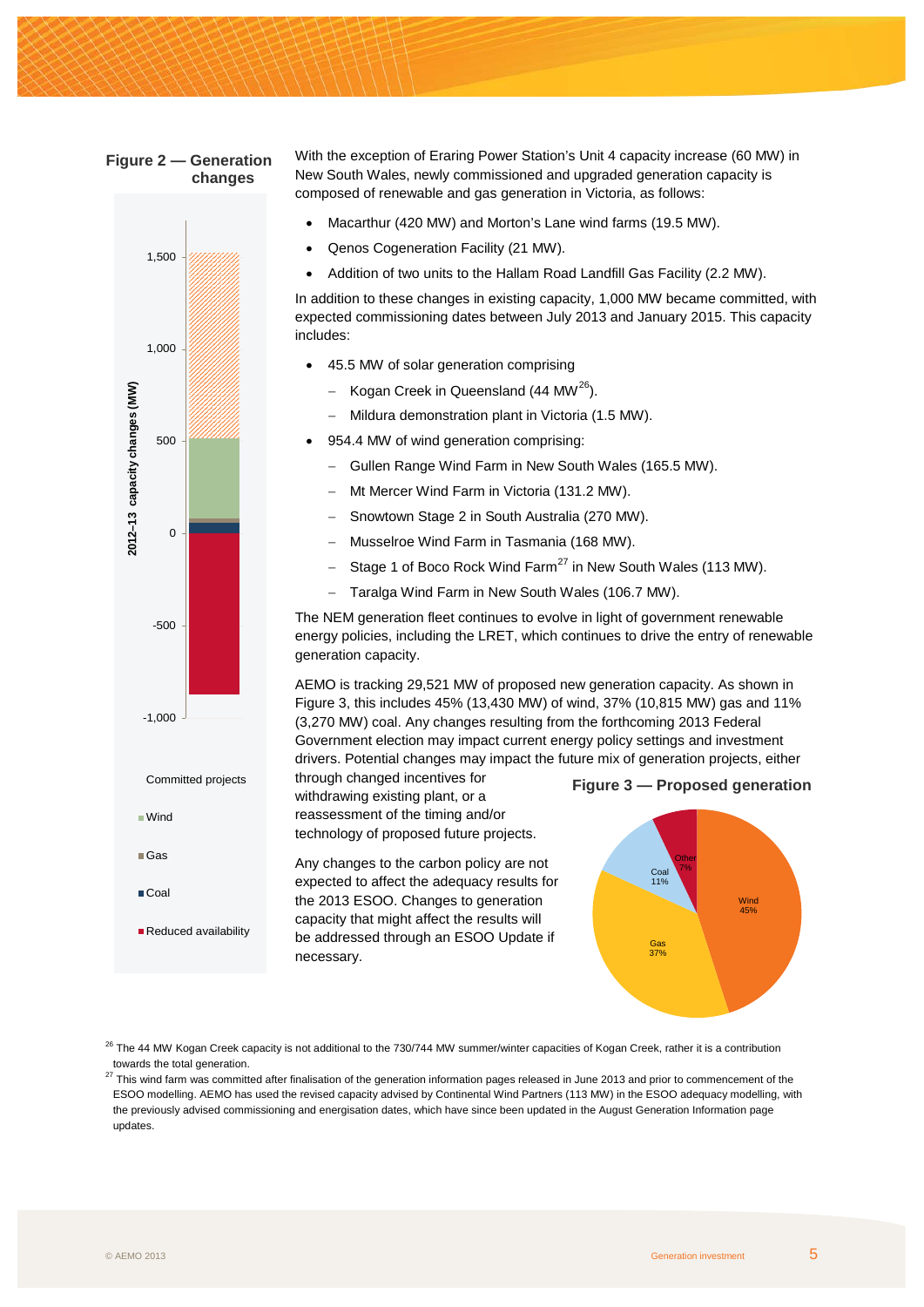6

The following section provides a detailed list of generation changes in the NEM.

### <span id="page-13-0"></span>**3.1 List of NEM generation capacity changes**

This section provides further detail on capacity changes resulting from mothballing and other capacity re-assessments.

In 2012–13, 870 MW of coal-fired generation was either placed in seasonal dry storage or decommissioned including:

- Tarong Power Station in Queensland reduced its available capacity from 1,400 MW to 700 MW in summer and winter due to the withdrawal from service of Unit 2 in October 2012 and Unit 4 in December 2012, both for a period of at least two years or until wholesale electricity demand improves.
- Collinsville Power Station (170 MW) has withdrawn all generation units from 31 December 2012. The plant was deregistered on 1 January 2013.

This adds to South Australian availability changes of Playford B Power Station and Northern Power Station reported in the 2012 ESOO.

Revisions to summer, winter, or year-round capacity due to plant maintenance or reassessment of plant capability are detailed in [Table 3.](#page-13-2)

| Generator                                            | <b>Region</b>      | <b>Capacity</b><br>change (MW) | Reason                                                                                                                                 |  |  |
|------------------------------------------------------|--------------------|--------------------------------|----------------------------------------------------------------------------------------------------------------------------------------|--|--|
| <b>Hallet 4 North Brown</b><br><b>Hill Wind Farm</b> | South<br>Australia | $+17.3$                        | Revised rating of generation units.                                                                                                    |  |  |
| Hallet Stage 1 Brown<br><b>Hill Wind Farm</b>        | South<br>Australia | $+12.4$                        | Revised rating of generation units.                                                                                                    |  |  |
| <b>Braemar Power</b><br><b>Station</b>               | Queensland         | $+30$                          | Use of evaporative cooling and peak firing of the units.                                                                               |  |  |
| <b>Darling Downs Power</b><br><b>Station</b>         | Queensland         | $-25$                          | Reflecting capability at higher temperatures.                                                                                          |  |  |
| <b>Milmerran Power</b><br><b>Station</b>             | Queensland         | $-96$                          | Operating experience on higher temperature days.                                                                                       |  |  |
| <b>Liddell Power Station</b>                         | New South<br>Wales | $-40$                          | Reassessment of plant capacity.                                                                                                        |  |  |
| Poatina Power<br><b>Station</b>                      | Tasmania           | $+42$                          | Consistency with Medium-term Projected Assessment of System<br>Adequacy (MT PASA) values rather than registered nameplate<br>capacity. |  |  |
| <b>Morwell Power</b><br><b>Station</b>               | Victoria           | $-29$                          | Unit operation and maintenance. Unit 3 is available on a 30-day<br>recall.                                                             |  |  |

#### <span id="page-13-2"></span>**Table 3 — Minor revisions to generation capacity since the 2012 ESOO**

### <span id="page-13-1"></span>4. REGIONAL OUTLOOK

This section provides a supply adequacy overview for each NEM region. Each region's supply–demand outlook and any low reserve condition (LRC) points are represented as a graph of supply adequacy trends. The supply adequacy graphs summarise AEMO's market simulation modelling results, showing the timing and quantity of any unserved energy (USE) over the outlook period.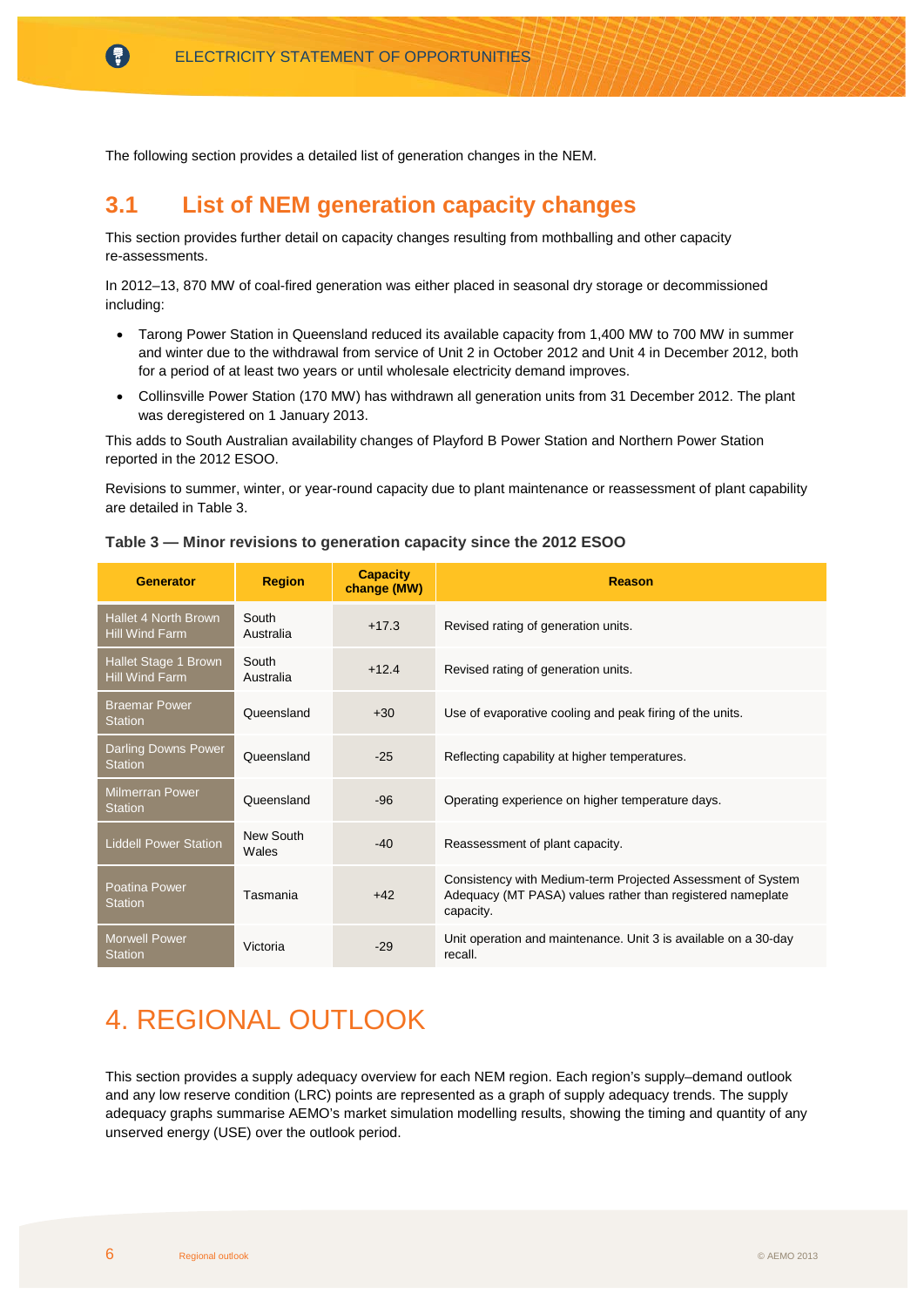Supply adequacy is assessed against energy projections and weighted<sup>[28](#page-14-2)</sup> 50% probability of exceedance (POE) and 10% POE maximum demand, derived from the 2013 National Electricity Forecasting Report (NEFR). To show LRC points, the charts compare simulated USE with the Reliability Standard<sup>[29](#page-14-3)</sup> in each region.

Many of the charts in the 2013 ESOO do not show an LRC point as there is enough surplus generation capacity in the NEM and only modest projected demand growth under the medium economic growth scenario.

For details on the Reliability Standard, or how to interpret the ESOO adequacy chart, see Section 1.5.1 in the 2013 ESOO Methodology document.<sup>[30](#page-14-4)</sup> Workbooks containing each region's generation (to meet monthly energy and weighted maximum demand) and interconnector flow simulation results are available from AEMO's website.<sup>[31](#page-14-5)</sup>

### <span id="page-14-0"></span>**4.1 Queensland**

As shown in [Table 4,](#page-14-1) under the medium economic growth scenario, USE in Queensland exceeds the Reliability Standard from 2019–20, bringing the LRC point forward by one year compared to the 2012 ESOO. This change can be attributed to:

- Higher resolution modelling used in 2013 that has enabled consideration of a larger range of system conditions and network limitations compared to the 2012 ESOO, which only considered periods of maximum demand.
- Increased large industrial demand forecasts in Queensland from liquefied natural gas (LNG) projects, smelters, and mining loads.

The shortfall may be deferred for one year with an additional 159 MW of scheduled generation capacity or demand-side investment. USE grows quickly towards the end of the simulation horizon as maximum demand approaches available generation capacity. Simulated interconnector flows show Queensland becoming increasingly reliant on generation in New South Wales, and it is expected to become a net energy importer over the 10-year outlook period.<sup>[32](#page-14-6)</sup> The 2013 Power Systems Adequacy report summarises the high-level trends of interconnector constraint equation behaviour in the last two years.

The high economic growth scenario advances the LRC point by a further three years to 2016–17. No LRC occurs under the low economic growth scenario.

<span id="page-14-1"></span>

|               | Low                   |                                | <b>Medium</b>    |                                | <b>High</b>      |                                |
|---------------|-----------------------|--------------------------------|------------------|--------------------------------|------------------|--------------------------------|
| <b>Region</b> | <b>LRC</b> point      | <b>Reserve</b><br>deficit (MW) | <b>LRC</b> point | <b>Reserve</b><br>deficit (MW) | <b>LRC</b> point | <b>Reserve</b><br>deficit (MW) |
| Queensland    | Beyond<br>$2022 - 23$ | $\blacksquare$                 | 2019-20          | 159                            | 2016-17          | 69                             |

<span id="page-14-2"></span><sup>28</sup> See footnot[e 18.](#page-9-6)

<span id="page-14-3"></span><sup>29</sup> AEMC. Reliability Standards. 1 July 2012. Available: [http://www.aemc.gov.au/panels-and-committees/reliability-panel/guidelines-and](http://www.aemc.gov.au/panels-and-committees/reliability-panel/guidelines-and-standards.html)[standards.html.](http://www.aemc.gov.au/panels-and-committees/reliability-panel/guidelines-and-standards.html) Viewed 3 July 2013.

- <span id="page-14-4"></span><sup>30</sup> Available[: http://www.aemo.com.au/Electricity/Planning/Electricity-Statement-of-Opportunities.](http://www.aemo.com.au/Electricity/Planning/Electricity-Statement-of-Opportunities)
- <span id="page-14-5"></span><sup>31</sup> Available[: http://www.aemo.com.au/Electricity/Planning/Electricity-Statement-of-Opportunities.](http://www.aemo.com.au/Electricity/Planning/Electricity-Statement-of-Opportunities)

<span id="page-14-6"></span><sup>32</sup> AEMO. 2013 Power System Adequacy report. Available: http://www.aemo.com.au/Electricity/Resources/Reports-and-Documents/Power-System-Adequacy.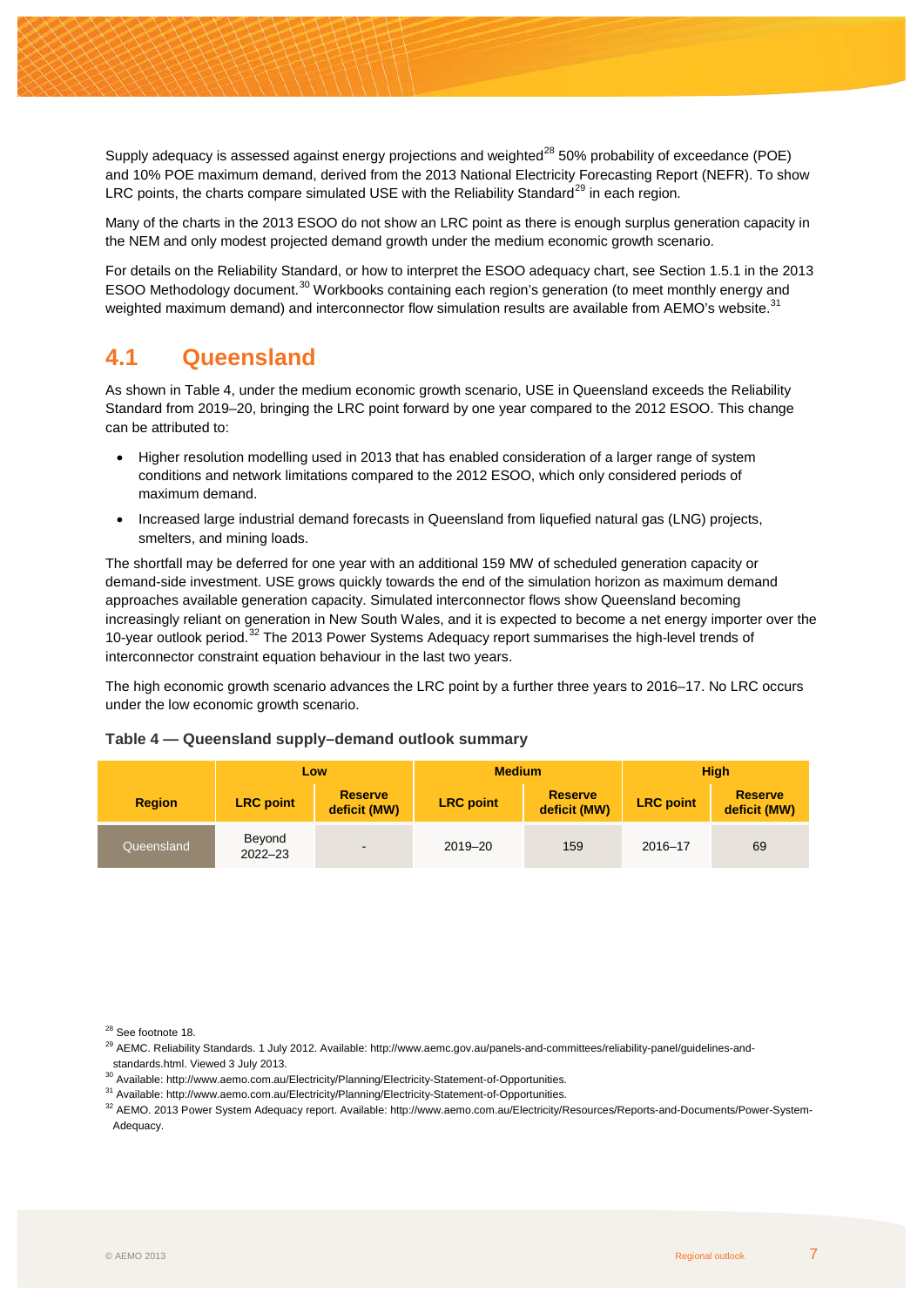

<span id="page-15-1"></span>**Figure 4 — Queensland supply adequacy[33](#page-15-2)**

6

Generation investment interest in Queensland is focused on gas generation to meet peak demand, dominated by the Aldoga and Blackstone Power Station proposals under consideration by EnergyAustralia in Gladstone and Ipswich respectively, and projects under consideration by ERM Power at Braemar.

Interest in wind generation is also high, with almost 1,900 MW of capacity proposed over 10 projects. Construction of the Solar Boost project at Kogan Creek is underway, where a solar thermal system contributing 44 MW towards the total generation of the coal-fired plant is due to be completed in 2014.

[Table 5](#page-15-0) shows the current capacity of existing, committed and publicly announced projects.

| <b>Project/generation type</b> | Coal   | <b>CCGT<sup>a</sup></b> | OCGT <sup>b</sup> | <b>Gas other</b><br>(including biogas) | <b>Solar</b>             | <b>Wind</b> | <b>Water</b> | <b>Other</b> |
|--------------------------------|--------|-------------------------|-------------------|----------------------------------------|--------------------------|-------------|--------------|--------------|
| Existing                       | 8,406  | 1,627                   | 1,857             | 171                                    | 0.4                      | 12          | 664          | 356          |
| Committed                      | $\sim$ | $\sim$                  | $\sim$            | $\sim$                                 | 44                       | ۰.          | -            |              |
| Publicly announced             | $\sim$ | $\sim$                  | 5,605             | $\blacksquare$                         | $\overline{\phantom{a}}$ | 1,889       | -            | 108          |

#### <span id="page-15-0"></span>**Table 5 — Queensland potential new developments by generation type (MW)**

a. Combined-cycle gas turbine. b. Open cycle gas turbine.

<span id="page-15-2"></span> $33$  From 2020–21, USE continues to grow beyond the scale of the chart. The chart has been capped at 0.005% on the secondary axis to preserve the detail of the Reliability Standard and LRC point.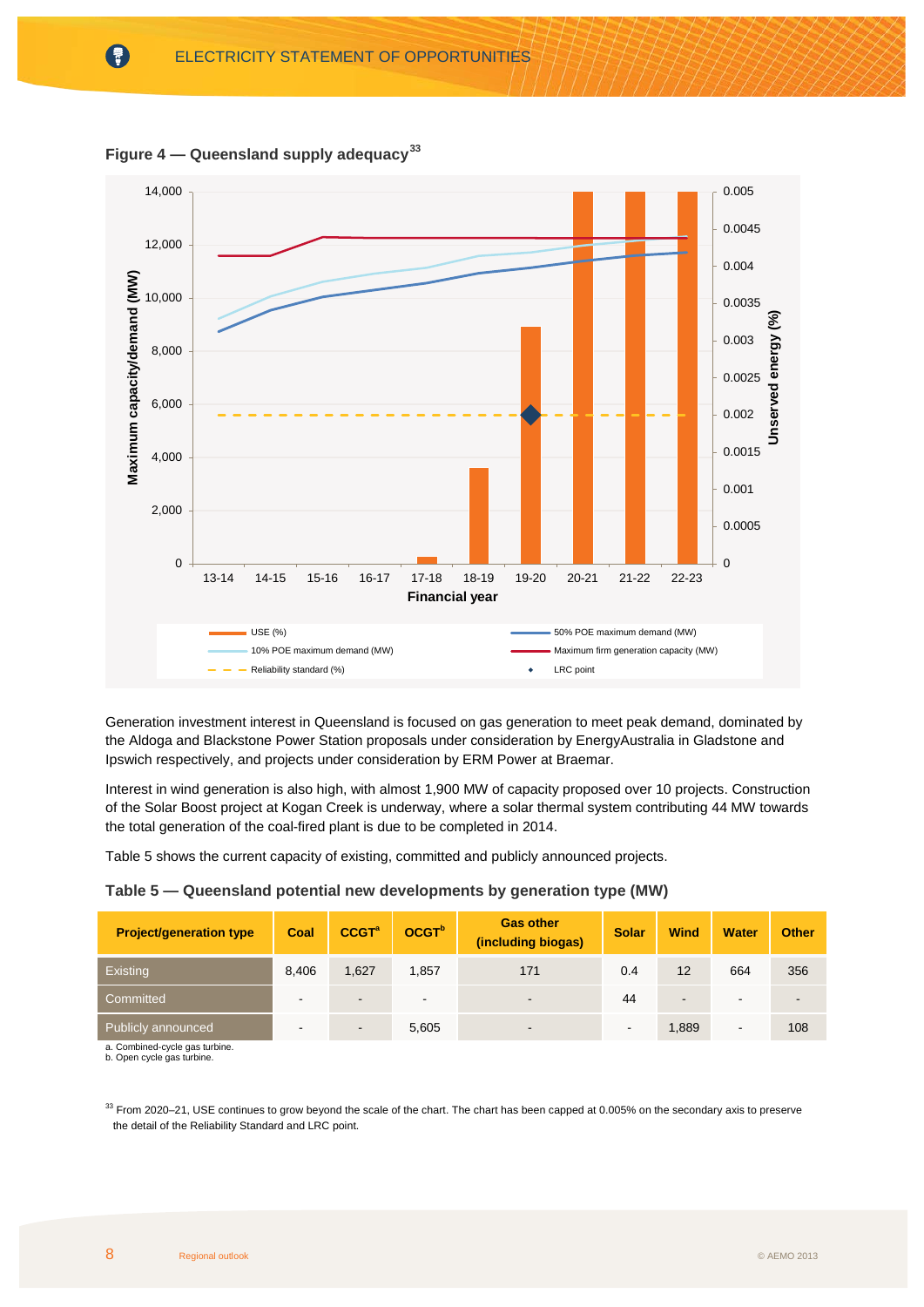### <span id="page-16-0"></span>**4.2 New South Wales**

In the medium economic growth scenario shown i[n Figure 5,](#page-16-2) no LRC point is observed within the simulation horizon as USE remains within the Reliability Standard. Enough surplus generation exists in New South Wales to meet growing local demand and increasing simulated support for demand in Queensland.

[Table 6](#page-16-1) shows that in the high economic growth scenario, an LRC point occurs in 2021–22, which is at least a year earlier compared to the 2012 ESOO despite lower projected demand. The change in LRC reflects the larger range of network limitations considered for the 2013 ESOO modelling compared to 2012. No LRC occurs under the low economic growth scenario.

#### <span id="page-16-1"></span>**Table 6 — New South Wales supply–demand outlook summary**

|                 | Low              |                                | <b>Medium</b>    |                                | Hiah             |                                |
|-----------------|------------------|--------------------------------|------------------|--------------------------------|------------------|--------------------------------|
| <b>Region</b>   | <b>LRC</b> point | <b>Reserve deficit</b><br>(MW) | <b>LRC</b> point | <b>Reserve deficit</b><br>(MW) | <b>LRC</b> point | <b>Reserve deficit</b><br>(MW) |
| New South Wales | Beyond 2022-23   | $\blacksquare$                 | Beyond 2022-23   | $\sim$                         | $2021 - 22$      | 53                             |



#### <span id="page-16-2"></span>**Figure 5 — New South Wales supply adequacy**

Generation investment interest in New South Wales is focused on wind generation, with 27 projects, dominated by the Liverpool Range, Yass Valley, Rye Park and Sapphire proposals. The Gullen Range (166 MW), Boco Rock stage 1 (113 MW) and Taralga (107 MW) wind generation projects were recently committed.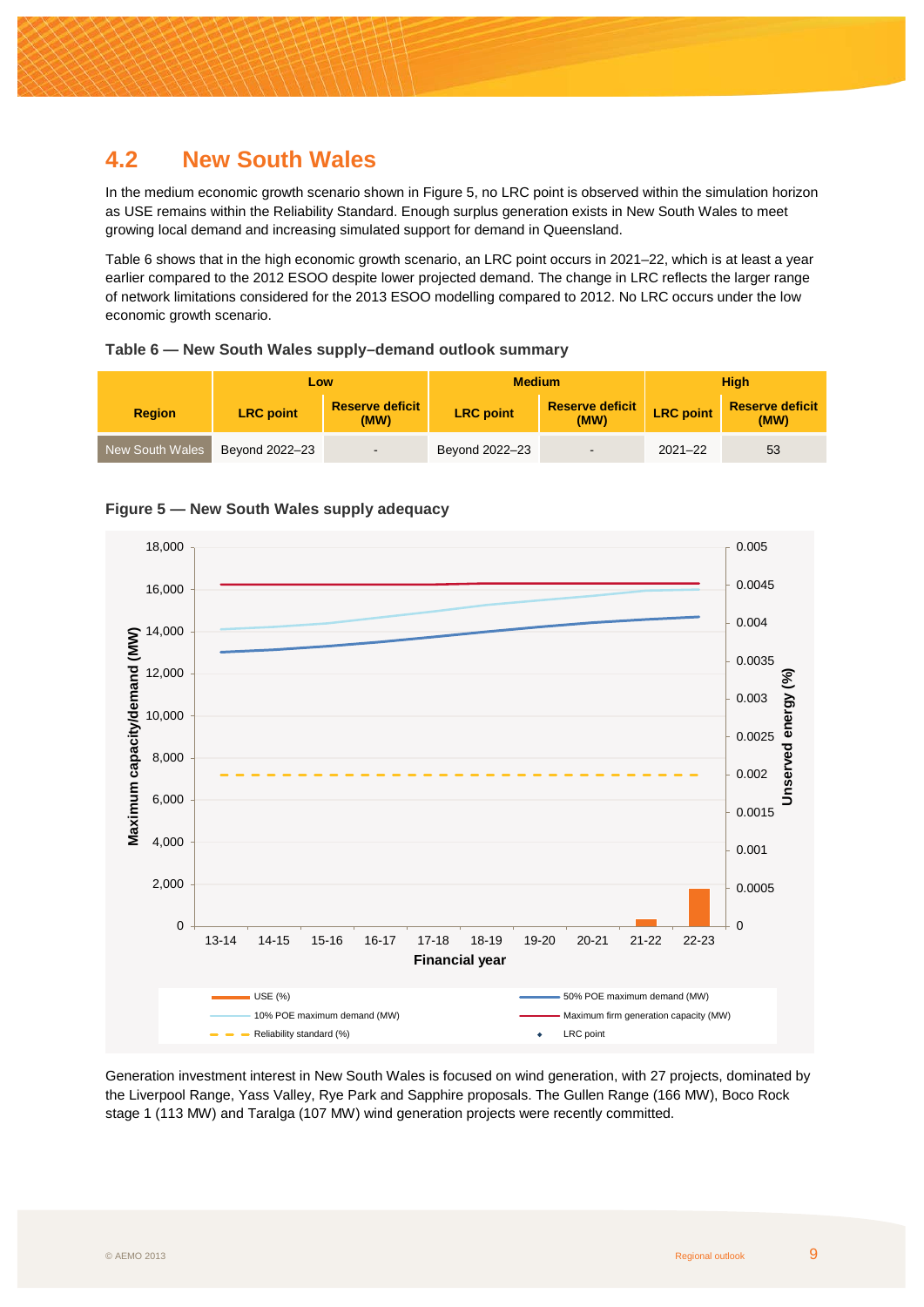Eight proposals for gas-fired peaking generation and two coal-fired proposals totalling 5,330 MW comprise the majority of proposed new scheduled generation. Approximately 210 MW of proposed gas-fired generation is dependent on coal seam methane developments near Narrabri.<sup>[34](#page-17-3)</sup>

Interest in solar generation investment continues to be strong in New South Wales, with eight projects proposed, including the Solar Flagships Program funded Nyngan and Broken Hill projects (159 MW combined).

[Table 7](#page-17-1) shows the current capacity of existing, committed and publicly announced projects.

<span id="page-17-1"></span>**Table 7 — New South Wales potential new developments by generation type (MW)**

| <b>Project/generation type</b> | Coal                     | <b>CCGT</b>              | <b>OCGT</b>              | <b>Gas other</b><br>(including biogas) | <b>Solar</b>             | <b>Wind</b> | <b>Water</b> | <b>Other</b> |
|--------------------------------|--------------------------|--------------------------|--------------------------|----------------------------------------|--------------------------|-------------|--------------|--------------|
| Existing                       | 11.384                   | 598                      | 1,530                    | 197                                    | $\overline{\phantom{a}}$ | 281         | 2,744        | 102          |
| Committed                      | $\overline{\phantom{0}}$ | $\overline{\phantom{a}}$ | $\overline{\phantom{a}}$ | $\blacksquare$                         | 0.1                      | 385         | ۰            |              |
| Publicly announced             | 2,700                    | 210                      | 2,630                    | 15                                     | 479                      | 4,653       |              | 6            |

### <span id="page-17-0"></span>**4.3 Victoria**

6

[Figure 6](#page-18-1) shows Victorian supply adequacy under the medium economic growth scenario. No LRC point is observed within the simulation horizon, despite 10% POE maximum demand exceeding local generation capacity in 2018–19[35](#page-17-4), as USE remains within the Reliability Standard.

Victoria's robust interconnection with neighbouring regions reduces the likelihood of network limitations leading to USE. Under simulated conditions Victoria is a net exporter, more frequently providing support for demand in New South Wales and South Australia, also using generation capacity in Tasmania to ensure reliable local supply.

[Table 8](#page-17-2) shows that in the high economic growth scenario, there is a LRC point in Victoria in 2021–22. This is six years later than forecast in the 2012 ESOO, reflecting lower projected demand growth and more detailed modelling of the relationship between USE and the Reliability Standard. No LRC occurs under the low economic growth scenario.

#### <span id="page-17-2"></span>**Table 8 — Victoria supply–demand outlook summary**

|               |                       | Low                            |                       | <b>Medium</b>                  | <b>High</b>      |                                |  |
|---------------|-----------------------|--------------------------------|-----------------------|--------------------------------|------------------|--------------------------------|--|
| <b>Region</b> | <b>LRC</b> point      | <b>Reserve</b><br>deficit (MW) | <b>LRC</b> point      | <b>Reserve</b><br>deficit (MW) | <b>LRC</b> point | <b>Reserve deficit</b><br>(MW) |  |
| Victoria      | Beyond<br>$2022 - 23$ | $\blacksquare$                 | Beyond<br>$2022 - 23$ | $\blacksquare$                 | $2021 - 22$      | 123                            |  |

<span id="page-17-3"></span><sup>34</sup> East Coast Power Pty Ltd have proposed two CCGT projects, Narribri 1 and Narrabri 2 (30 MW and 180 MW proposed nameplate capacity respectively).

<span id="page-17-4"></span><sup>35</sup> The maximum firm generation capacity shown in the supply adequacy charts reflects the installed capacity taking into account only the wind contribution to peak demand percentage of installed wind capacity. For further information on the treatment of wind in the ESOO, see the ESOO methodology document. Available: [http://www.aemo.com.au/Electricity/Planning/Electricity-Statement-of-Opportunities.](http://www.aemo.com.au/Electricity/Planning/Electricity-Statement-of-Opportunities)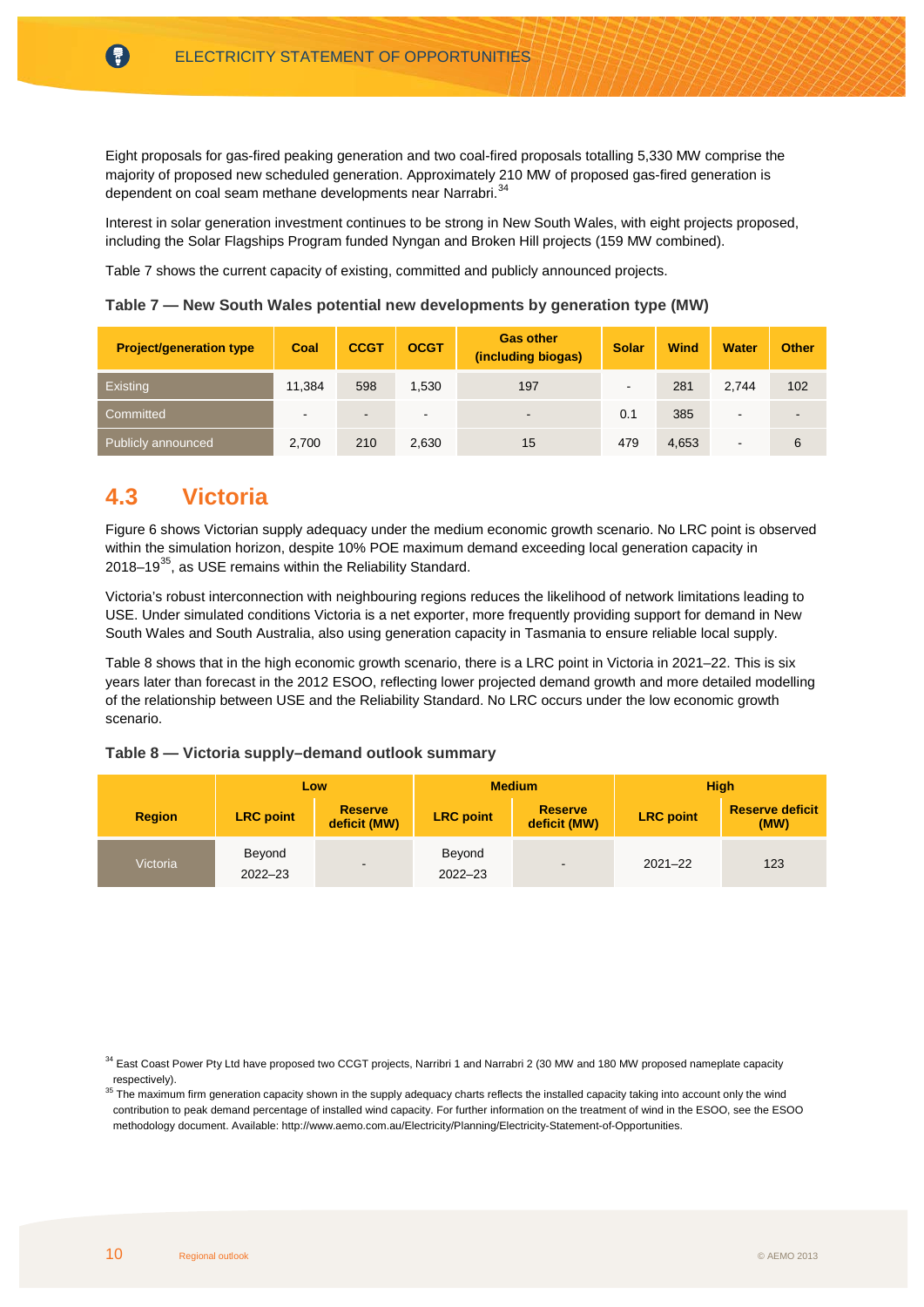<span id="page-18-1"></span>



Generation investment interest in Victoria is focused on wind generation, with 28 projects announced. These are dominated by the Penshurst, Darlington, Dundonnell, Willatook and Ararat proposals. The Mount Mercer wind generation project (131 MW) was recently committed, due for commissioning in 2015.

Gas-fired generation proposals comprising approximately 1,600 MW are located west of Melbourne, and intend to draw gas from the Otway basin.

[Table 9](#page-18-0) shows the current capacity of existing, committed and publicly announced projects.

<span id="page-18-0"></span>

|  |  |  |  | Table 9 - Victorian potential new developments by generation type (MW) |  |  |  |  |
|--|--|--|--|------------------------------------------------------------------------|--|--|--|--|
|--|--|--|--|------------------------------------------------------------------------|--|--|--|--|

| <b>Project/generation type</b> | Coal   | <b>CCGT</b> | <b>OCGT</b>    | <b>Water</b>   | <b>Solar</b>   | <b>Wind</b> | <b>Gas other</b><br>(including biogas) |
|--------------------------------|--------|-------------|----------------|----------------|----------------|-------------|----------------------------------------|
| <b>Existing</b>                | 6,599  | 21          | 1.904          | 2,296          | $\blacksquare$ | 939         | 562                                    |
| Committed                      | $\,$   | $\sim$      | $\blacksquare$ | $\blacksquare$ | 1.5            | 131         | $\blacksquare$                         |
| Publicly announced             | $\sim$ | 500         | 1,150          | 36             | 130            | 3,451       | $\blacksquare$                         |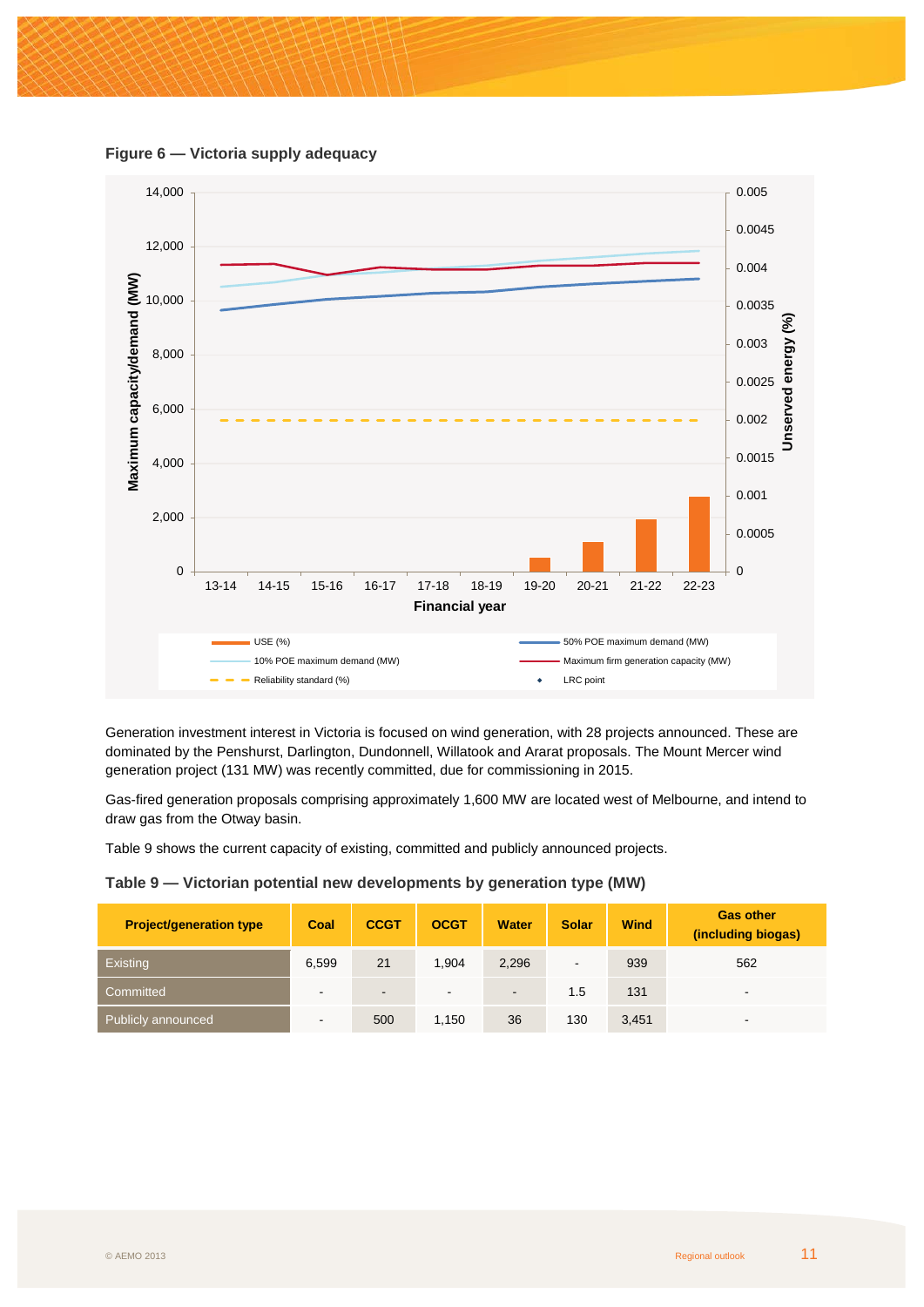### <span id="page-19-0"></span>**4.4 South Australia**

6

Under the medium economic growth scenario shown i[n Figure 7](#page-20-1) no LRC point is observed within the simulation horizon despite 10% POE maximum demand presently exceeding local firm generation capacity. USE remains within the Reliability Standard.

Due to its high penetration of wind generation, South Australia is sensitive to correlations between wind generation and demand. The visible quantity of USE in 2017–18 is associated with times of correlated high demand and low wind availability that do not occur in adjacent years, due to the way in which the model matches weekday, weekend and holiday demand periods with wind availability. The chart shows that with high wind penetration, uncertainty in the wind resource can result in a higher impact on supply than growth in demand.

South Australia relies heavily on wind generation, which has an historical summer contribution to peak demand of 8.6% of installed capacity; this is reflected in the maximum firm generation capacity line shown i[n Figure 7.](#page-20-1) Installed capacity is significantly higher than the firm capacity shown in [Figure 7,](#page-20-1) and South Australia is able to rely on generation in Victoria to meet demand at times of reduced output from local wind resources.

[Table 10](#page-19-1) shows that in the high economic growth scenario, an LRC point occurs in 2020–21. This is six years later than forecast in the 2012 ESOO, reflecting lower projected demand growth and a more detailed representation of the relationship between USE and the Reliability Standard afforded by improved modelling techniques. No LRC occurs under the low economic growth scenario.

|                        |                       | .                              |                       |                                |                  |                                |  |
|------------------------|-----------------------|--------------------------------|-----------------------|--------------------------------|------------------|--------------------------------|--|
|                        |                       | Low                            |                       | <b>Medium</b>                  | <b>High</b>      |                                |  |
| <b>Region</b>          | <b>LRC</b> point      | <b>Reserve</b><br>deficit (MW) | <b>LRC</b> point      | <b>Reserve</b><br>deficit (MW) | <b>LRC</b> point | <b>Reserve deficit</b><br>(MW) |  |
| <b>South Australia</b> | Beyond<br>$2022 - 23$ | $\sim$                         | Beyond<br>$2022 - 23$ | -                              | 2020-21          | 36                             |  |

<span id="page-19-1"></span>

| Table 10 - South Australia supply-demand outlook summary |  |
|----------------------------------------------------------|--|
|----------------------------------------------------------|--|

2022–23 - 2020–21 <sup>36</sup>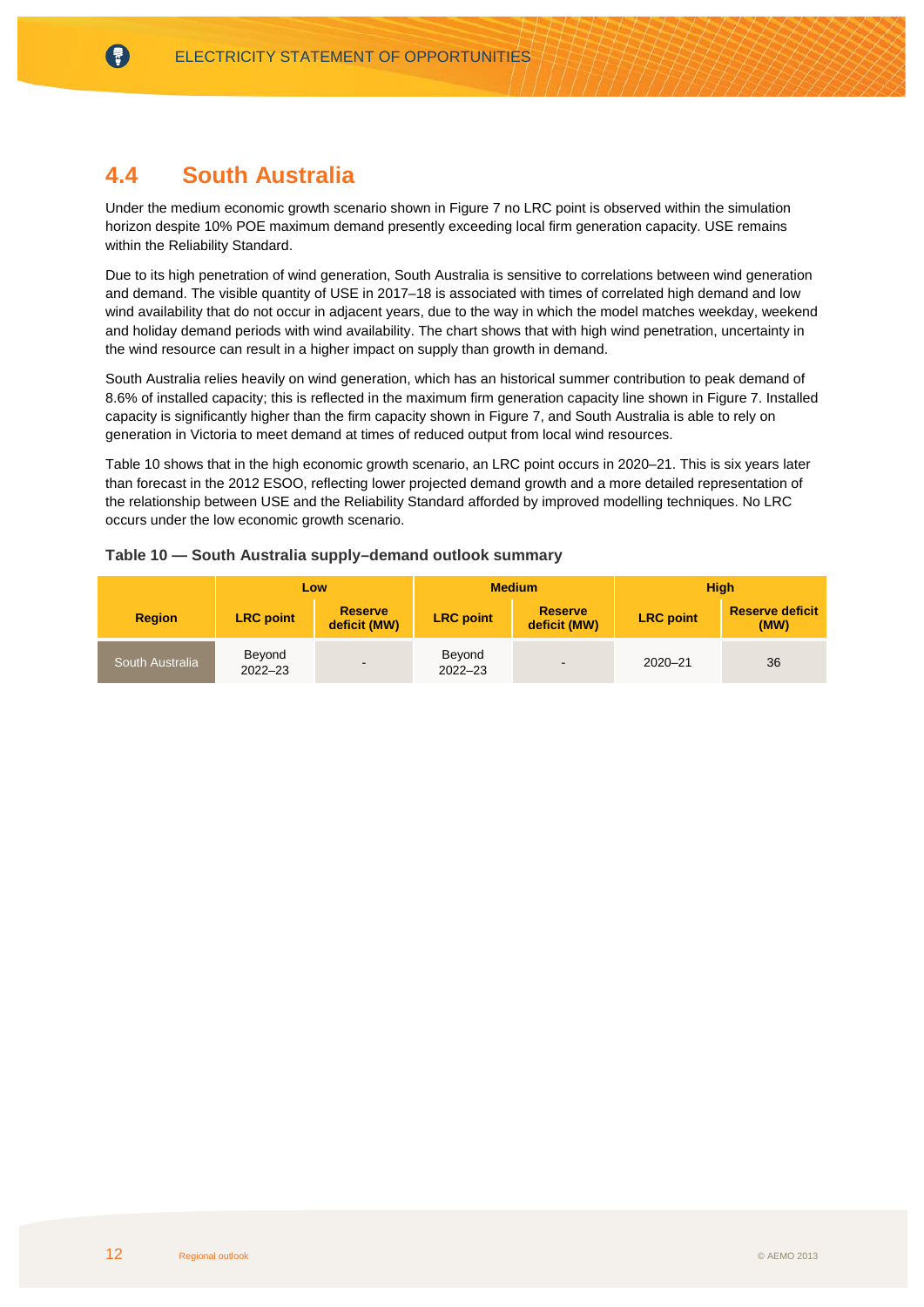

<span id="page-20-1"></span>**Figure 7 — South Australia supply adequacy**

Generation investment interest in South Australia is focused on wind generation, with 16 projects announced. These are dominated by the Ceres, Woakwine and Hornsdale proposals. The Snowtown Stage 2 project (270 MW) was recently committed.

[Table 11](#page-20-0) shows the current capacity of existing, committed and publicly announced projects.

<span id="page-20-0"></span>

| Table 11 - South Australian potential new developments by generation type (MW) |  |  |  |  |  |
|--------------------------------------------------------------------------------|--|--|--|--|--|
|--------------------------------------------------------------------------------|--|--|--|--|--|

| <b>Project/generation type</b> | Coal | <b>CCGT</b>              | <b>OCGT</b> | <b>Gas other</b><br>(including biogas) | <b>Geothermal</b>        | <b>Solar</b>             | <b>Wind</b> | <b>Water</b>   | <b>Other</b> |
|--------------------------------|------|--------------------------|-------------|----------------------------------------|--------------------------|--------------------------|-------------|----------------|--------------|
| <b>Existing</b>                | 770  | 658                      | 915         | 1,293                                  | $\overline{\phantom{a}}$ | $\overline{\phantom{a}}$ | 1.203       | 2.5            | 133.3        |
| Committed                      |      | $\overline{\phantom{0}}$ | $\sim$      | $\blacksquare$                         | $\overline{\phantom{0}}$ | $\overline{\phantom{a}}$ | 270         | $\blacksquare$ |              |
| Publicly announced             | 570  | 150                      | 570         | $\blacksquare$                         | 544                      | 90                       | 2,717       | $\blacksquare$ | 10           |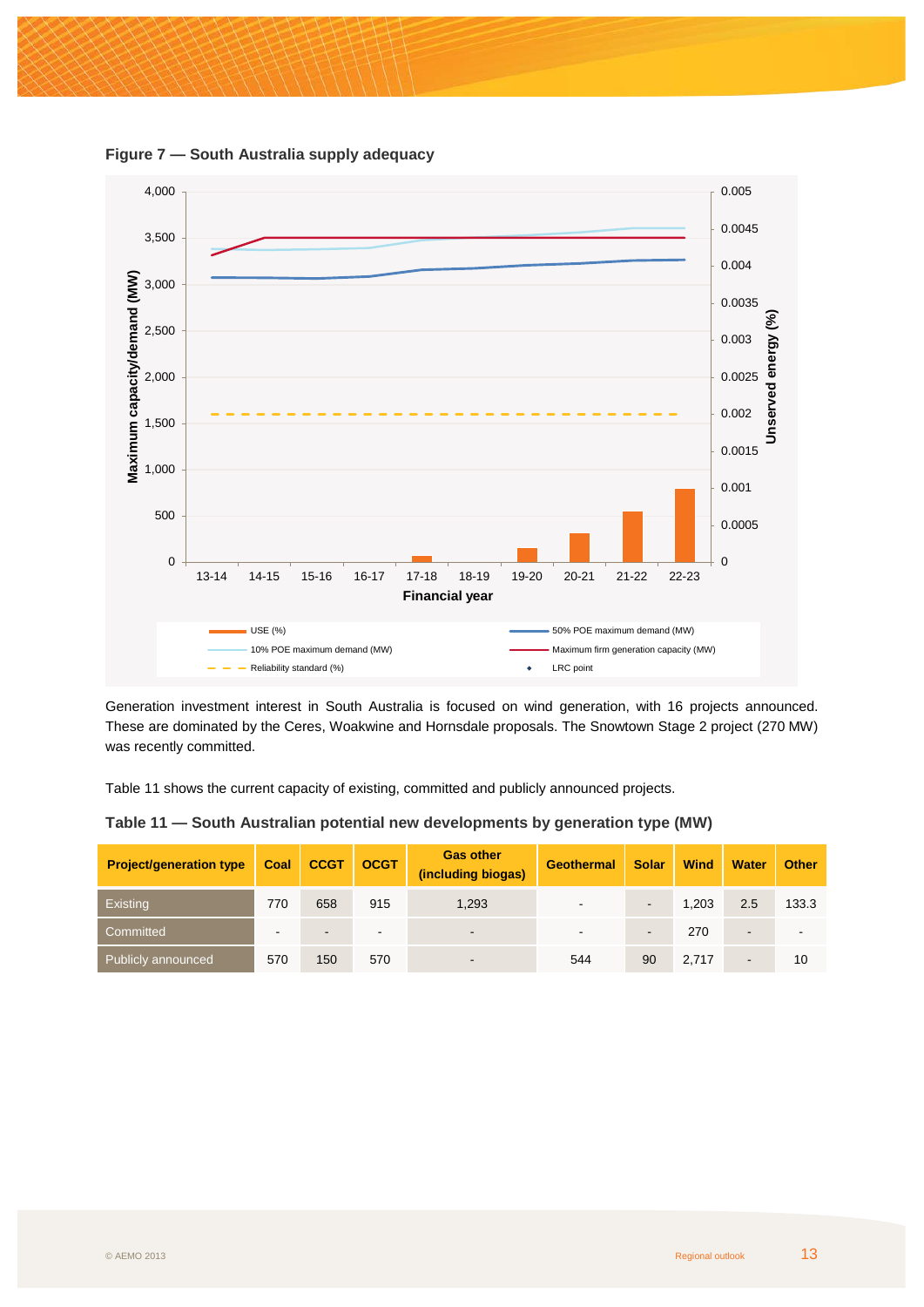### <span id="page-21-0"></span>**4.5 Tasmania**

(1

Tasmania has considerable surplus generation capacity and, a[s Table 12](#page-21-1) shows, no LRC point is observed in any simulated economic growth scenario. Tasmania's winter outlook is included because the maximum demand occurs during winter. For this reason, and because there is minimal USE over the 10-year outlook period, the Tasmanian adequacy chart has not been included.

<span id="page-21-1"></span>

|               | LOW                |                                | <b>Medium</b>      |                                | Hiah               |                                |  |
|---------------|--------------------|--------------------------------|--------------------|--------------------------------|--------------------|--------------------------------|--|
| <b>Region</b> | <b>LRC</b> point   | <b>Reserve</b><br>deficit (MW) | <b>LRC</b> point   | <b>Reserve</b><br>deficit (MW) | <b>LRC</b> point   | <b>Reserve</b><br>deficit (MW) |  |
| Tasmania      | Beyond winter 2023 | $\overline{\phantom{a}}$       | Beyond winter 2023 | $\blacksquare$                 | Beyond winter 2023 |                                |  |

[Figure 8](#page-22-1) shows the Tasmanian monthly energy generation required to meet demand, highlighting the region's reliance on hydro generation, and the support that Tasmania provides to Victoria.

Tasmania's large fleet of hydro generation and modest local demand insulate the region from short-term supply shortfall. However, Tasmania's capability for continuous generation may be affected under protracted drought conditions. The modelling performed for the ESOO does not account for the energy limitations under such conditions. Hydro Tasmania forecasts annual inflows at an equivalent generation volume of 8,700 GWh.<sup>[36](#page-21-2)</sup> This compares to a simulated average annual hydro energy generation in Tasmania of 8,593 GWh over the 10-year outlook period, which is dependent on water availability.

AEMO publishes a quarterly EAAP<sup>[37](#page-21-3)</sup> report that provides more relevant information about projected energy limitations and reliability in the Tasmanian and other regions.

<span id="page-21-2"></span><sup>36</sup> Hydro Tasmania Annual Report 2012. Pg 119. Available: http://www.hydro.com.au/system/files/documents/Hydro-AR-2012-Full-Report.pdf. Viewed: 31 July 2013.

<span id="page-21-3"></span><sup>37</sup> AEMO. "Energy Adequacy Assessment Projection (EAAP)". Available

[http://www.aemo.com.au/AEMO%20Home/Electricity/Resources/Reports%20and%20Documents/EAAP.](http://www.aemo.com.au/AEMO%20Home/Electricity/Resources/Reports%20and%20Documents/EAAP)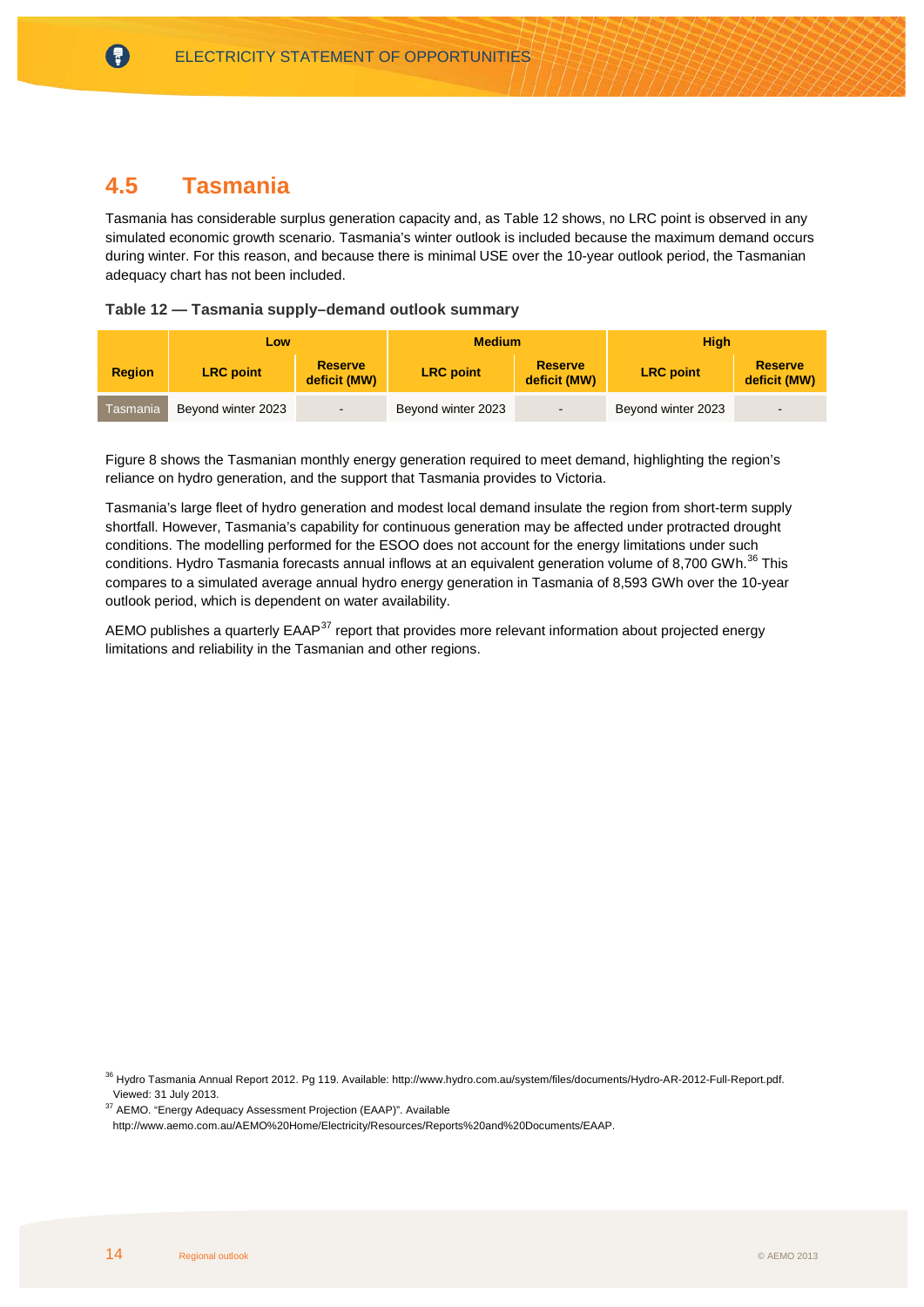

<span id="page-22-1"></span>**Figure 8 — Tasmanian monthly energy generation**

Generation investment interest in Tasmania is focused on wind generation, with four projects announced, dominated by the White Rock (450 MW) and Cattle Hill (240 MW) proposals. Construction was recently completed on the 168 MW Musselroe Wind Farm.

[Table 13](#page-22-0) shows the current capacity of existing, committed and publicly announced projects.

<span id="page-22-0"></span>

| Table 13 - Tasmanian potential new developments by generation type (MW) |  |  |
|-------------------------------------------------------------------------|--|--|
|-------------------------------------------------------------------------|--|--|

| <b>Project/generation type</b> | <b>Biomass</b> | <b>CCGT</b>              | <b>OCGT</b>              | <b>Gas other</b><br>(including biogas) | <b>Water</b>   | <b>Wind</b> |
|--------------------------------|----------------|--------------------------|--------------------------|----------------------------------------|----------------|-------------|
| Existing                       | $\sim$         | 208                      | 178                      | 5                                      | 2,281          | 140         |
| Committed                      | $\blacksquare$ | $\overline{\phantom{0}}$ | $\sim$                   |                                        | $\blacksquare$ | 168         |
| Publicly announced             | 273            | $\blacksquare$           | $\overline{\phantom{a}}$ |                                        | 302            | 720         |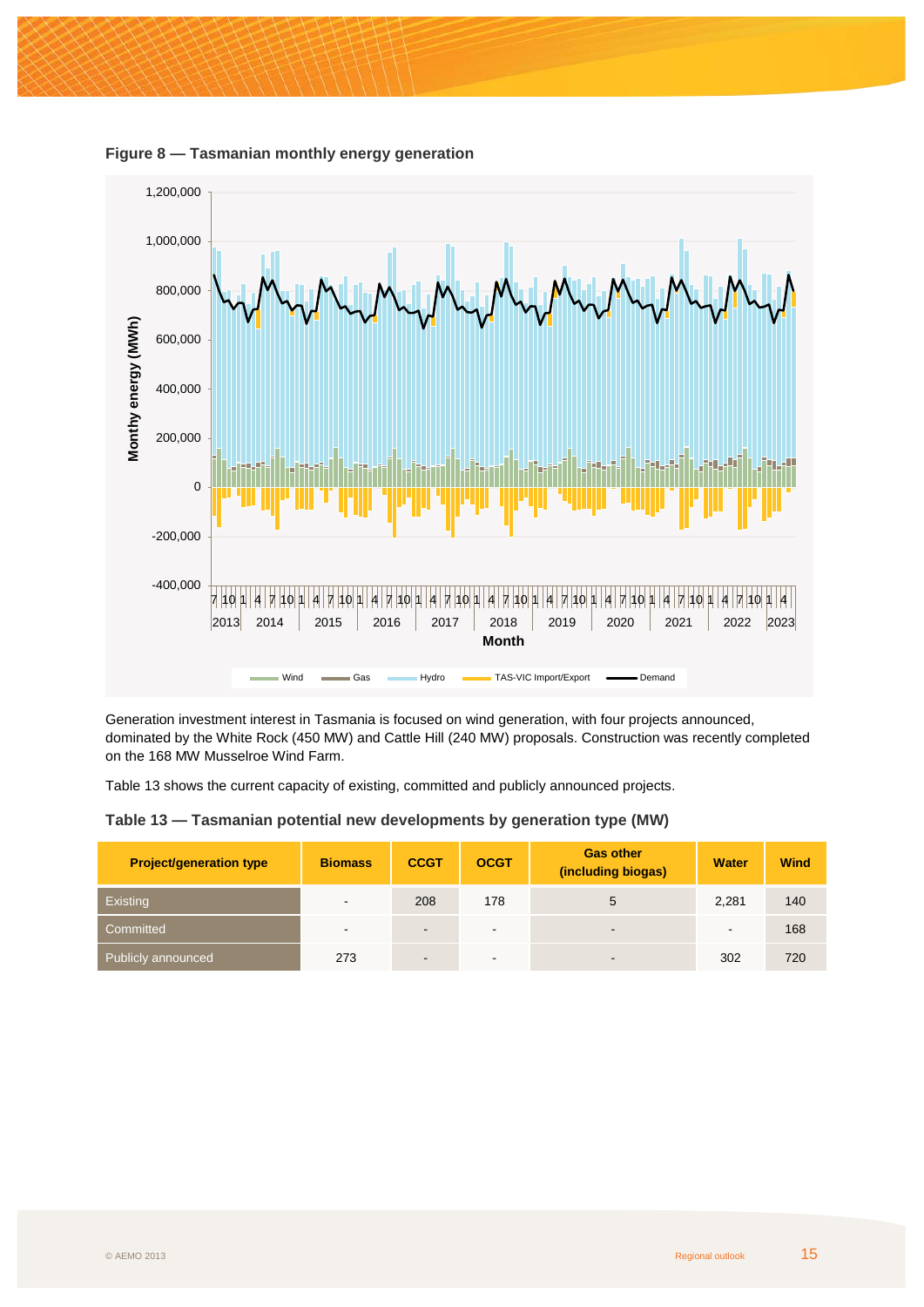## <span id="page-23-0"></span>5. LINKS TO SUPPORTING INFORMATION

[Table 14](#page-23-1) provides links to additional information provided either as part of the 2013 ESOO accompanying information suite, or other related AEMO planning information.

#### <span id="page-23-1"></span>**Table 14 — Links to supporting information**

0

| <b>Information Source</b>                                                  | <b>Website Address</b>                                                                                                                                                                                                                                    |  |  |
|----------------------------------------------------------------------------|-----------------------------------------------------------------------------------------------------------------------------------------------------------------------------------------------------------------------------------------------------------|--|--|
| 2013 ESOO Constraints Workbook                                             | http://www.aemo.com.au/Electricity/Planning/Electricity-Statement-of-Opportunities                                                                                                                                                                        |  |  |
| 2013 ESOO Glossary, Acronyms and List<br>of Company Names                  | http://www.aemo.com.au/Electricity/Planning/Electricity-Statement-of-Opportunities                                                                                                                                                                        |  |  |
| 2013 ESOO Methodology document                                             | http://www.aemo.com.au/Electricity/Planning/Electricity-Statement-of-Opportunities                                                                                                                                                                        |  |  |
| 2013 ESOO supplementary results and<br>data files                          | http://www.aemo.com.au/Electricity/Planning/Electricity-Statement-of-Opportunities                                                                                                                                                                        |  |  |
| 2013 ESOO time-sequential modelling<br>(Prophet) database                  | http://www.aemo.com.au/Electricity/Planning/Electricity-Statement-of-Opportunities                                                                                                                                                                        |  |  |
| 2013 National Electricity Forecasting<br>Report                            | http://www.aemo.com.au/Electricity/Planning/Forecasting/National-Electricity-<br>Forecasting-Report-2013                                                                                                                                                  |  |  |
| Archive of previous ESOO reports                                           | http://www.aemo.com.au/Electricity/Planning/Archive-of-previous-Planning-reports                                                                                                                                                                          |  |  |
| Assessing Reserve Adequacy in the NEM                                      | http://www.aemo.com.au/Electricity/Planning/Related-Information/Assessing-<br>Reserve-Adequacy                                                                                                                                                            |  |  |
| Energy Adequacy Assessment Projection<br>(EAAP)                            | http://www.aemo.com.au/Electricity/Resources/Reports-and-Documents/EAAP                                                                                                                                                                                   |  |  |
| Generator Information page                                                 | http://www.aemo.com.au/Electricity/Planning/Related-Information/Generation-<br>Information                                                                                                                                                                |  |  |
| <b>Historical Market Information Page</b>                                  | http://www.aemo.com.au/Electricity/Planning/Electricity-Statement-of-Opportunities                                                                                                                                                                        |  |  |
| Introduction to the Australian NEM                                         | http://www.aemo.com.au/~/media/Files/Other/corporate/0000-0262%20pdf.ashx                                                                                                                                                                                 |  |  |
| Joining the NEM Guide                                                      | http://www.aemo.com.au/Electricity/Planning/Archive-of-previous-Planning-<br>reports/Electricity-Statement-of-Opportunities-2011/2011-ESOO-Electronic-<br>Information/~/media/Files/Other/planning/esoo/ESOO2011_CD/documents/Attachm<br>ent_2%20pdf.ashx |  |  |
| <b>MT PASA</b>                                                             | http://www.aemo.com.au/Electricity/Data/Forecast-Supply-and-Demand/Medium-<br>Term-Outlook                                                                                                                                                                |  |  |
| Maps and network diagrams                                                  | http://www.aemo.com.au/Electricity/Planning/Related-Information/Maps-and-<br>Diagrams                                                                                                                                                                     |  |  |
| New investor's guide                                                       | http://www.aemo.com.au/Electricity/Planning/Archive-of-previous-Planning-<br>reports/2011-Victorian-Annual-Planning-Report/Appendices                                                                                                                     |  |  |
| <b>Planning Assumptions (including</b><br>information on modelling inputs) | http://www.aemo.com.au/Electricity/Planning/Related-Information/2013-Planning-<br>Assumptions                                                                                                                                                             |  |  |
| Power System Adequacy - Two Year<br>Outlook                                | http://www.aemo.com.au/Electricity/Resources/Reports-and-Documents/Power-<br>System-Adequacy                                                                                                                                                              |  |  |
| Scenario descriptions                                                      | http://www.aemo.com.au/Electricity/Planning/Related-<br>Information/~/media/Files/Other/planning/2012_Scenarios_Descriptions.ashx                                                                                                                         |  |  |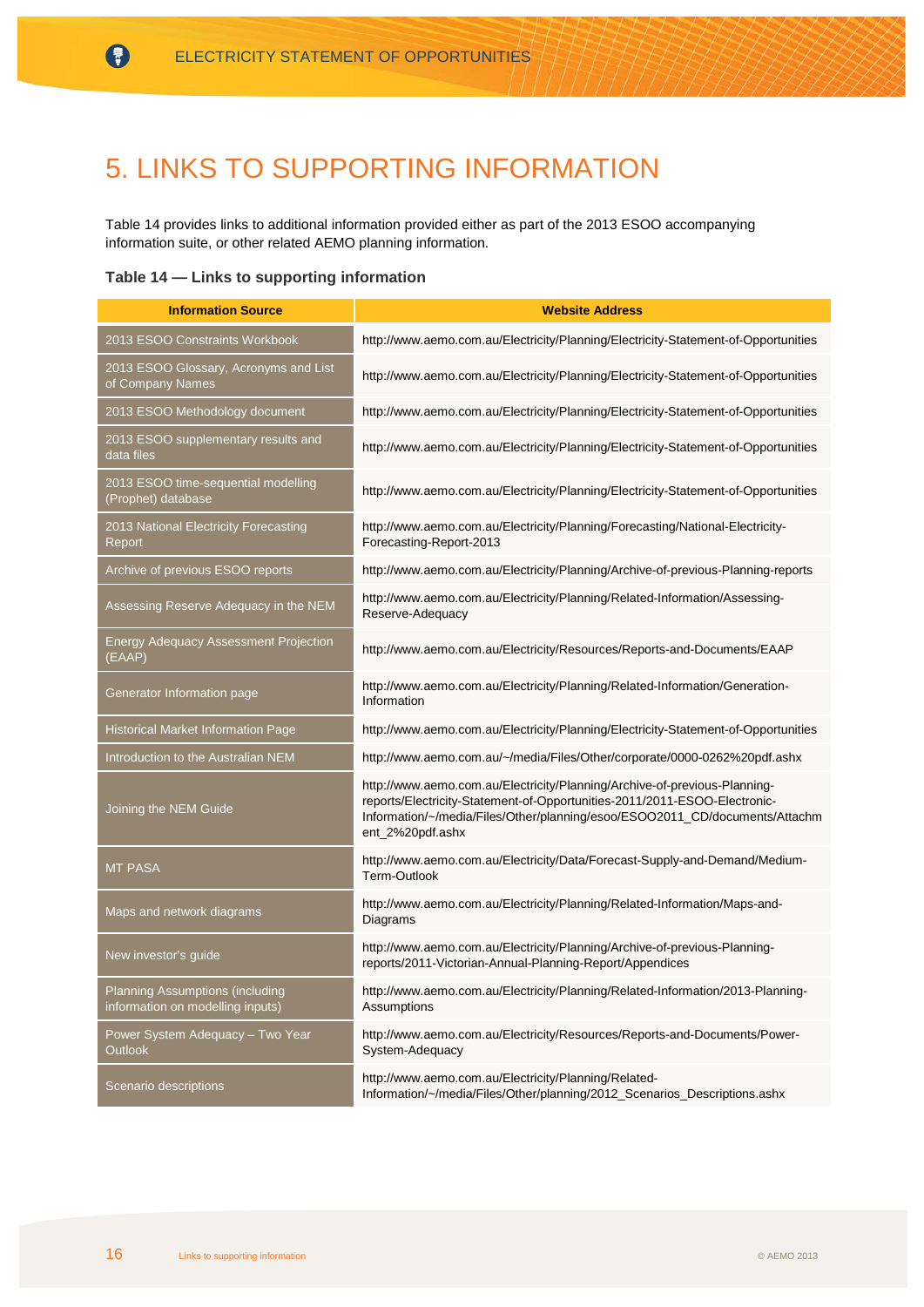## <span id="page-24-0"></span>IMPORTANT NOTICE

#### **Purpose**

The purpose of this publication is to provide technical, market data and information regarding opportunities in the National Electricity Market.

AEMO publishes the Electricity Statement of Opportunities in accordance with clause 3.13.3(q) of the National Electricity Rules (Rules). This publication has been prepared by AEMO using information available at 7 June 2013, unless otherwise specified. Information made available after 7 June 2013 may have been included in this publication where practical.

#### **Disclaimer**

AEMO has made every effort to ensure the quality of the information in this publication but cannot guarantee that information, forecasts and assumptions are accurate, complete or appropriate for your circumstances. This publication does not include all of the information that an investor, participant or potential participant in the National Electricity Market might require, and does not amount to a recommendation of any investment.

Anyone proposing to use the information in this publication (including information and reports from third parties) should independently verify and check its accuracy, completeness and suitability for purpose, and obtain independent and specific advice from appropriate experts.

Accordingly, to the maximum extent permitted by law, AEMO and its officers, employees and consultants involved in the preparation of this publication:

- make no representation or warranty, express or implied, as to the currency, accuracy, reliability or completeness of the information in this publication; and
- are not liable (whether by reason of negligence or otherwise) for any statements, opinions, information or other matters contained in or derived from this publication, or any omissions from it, or in respect of a person's use of the information in this publication.

#### **Acknowledgement**

AEMO acknowledges the support, co-operation and contribution of all participants in providing data and information used in this publication.

#### **Copyright**

© 2013 Australian Energy Market Operator Limited. The material in this publication may be used in accordance with the copyright permissions on AEMO's website.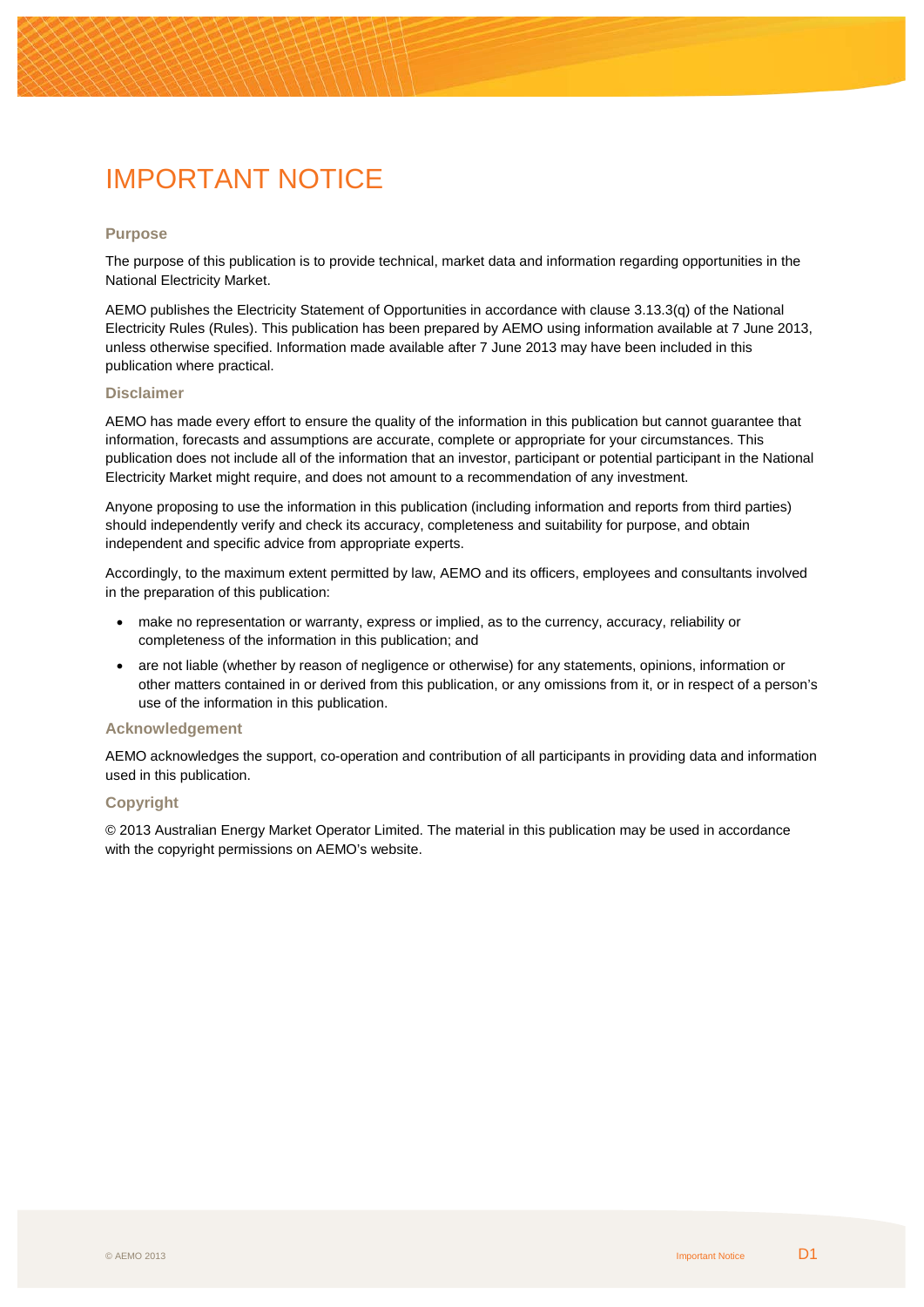**[This page intentionally blank]**